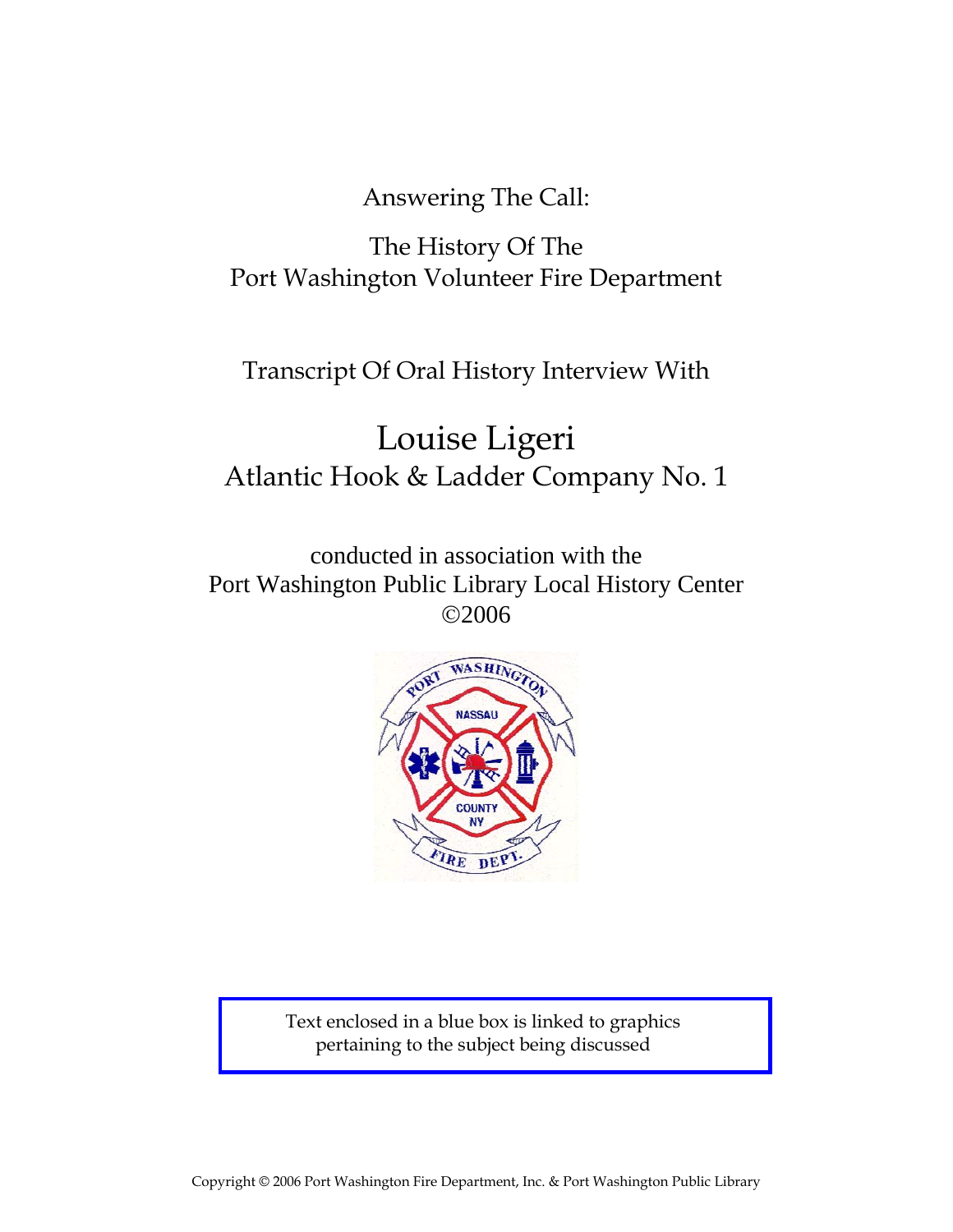Q: Today is October the 4th, 2004. My name is Margaret Dildilian, and I am interviewing Louise Ligeri of Atlantic Hook and Ladder Ladies Auxiliary, at 50 Crescent Road, Port Washington. Pronounce your full name.

Louise Ligeri: Louise Kathryn Bellafato Ligeri.

- Q: Did you have a nickname when you were in?
- LL: Yes, I did--Weezie and I still have it. A lot of them call me Aunt Weezie. But I--it's Weezie from Louise, cutting Louise short. Wee-zee on the end (laughs).
- Q: Was that something that came about from the Fire Department, or ...
- LL: No, no. This is many, many years ago, you know, when you were little kids and we called each other nicknames like that. And soWeezie was always for Louise. For Louise.
- Q: Which fire company were you associated with?
- LL: With Atlantic Hook and Ladder Company Number One, at 25 Carlton Avenue, Port Washington.
- Q: And how old were you when you were--when you joined as a--Ladies Auxiliary,
- LL: 1957. I have to think. From 1920, how old?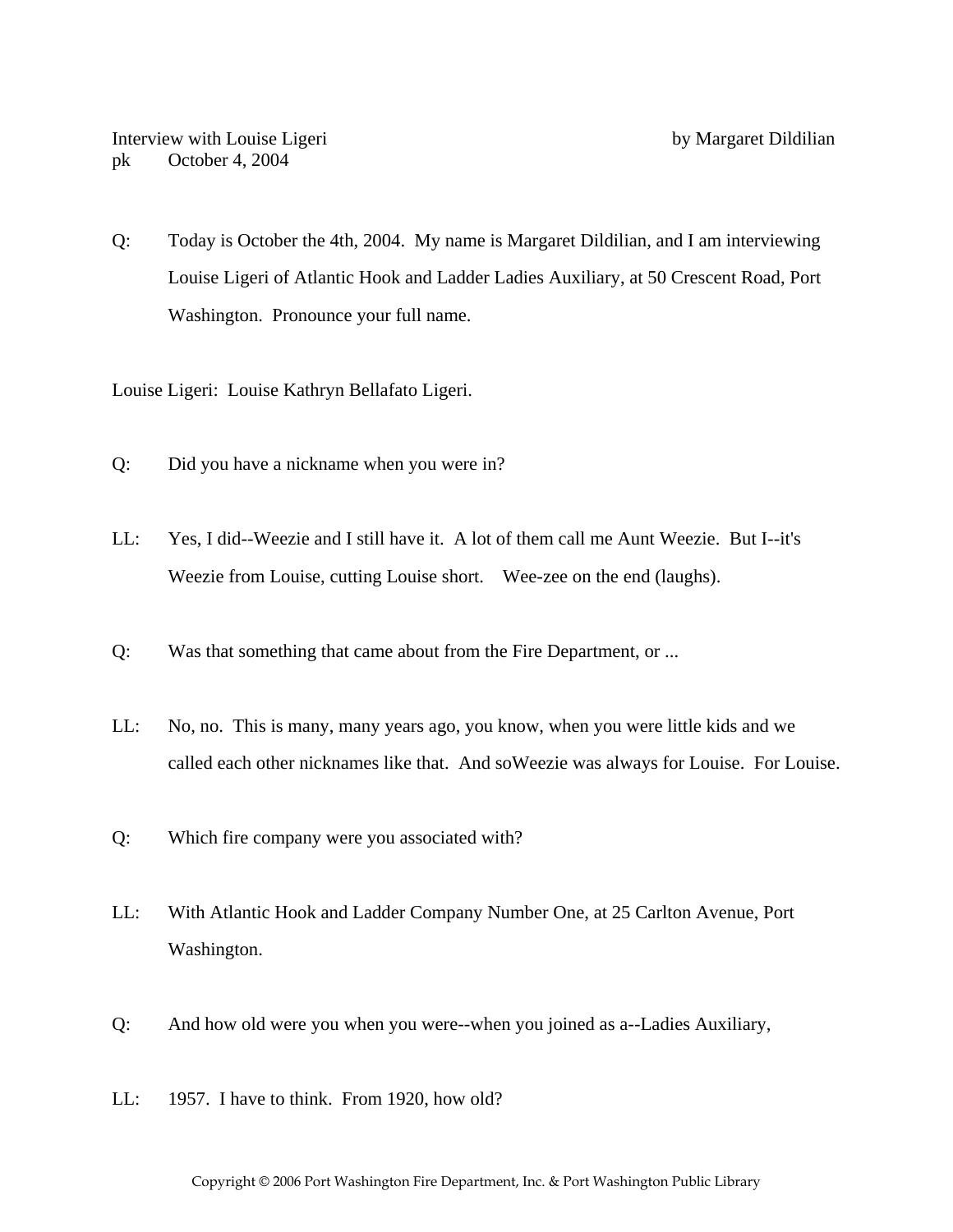- Q: That's fine. And how long have you been a member?
- LL: Ever since 1957, when I started the Auxiliary with some friends of ours that--I have listed names. All firemen's wives, of course, you know, to get into ...
- Q: And so you are a charter member?
- LL: Yes. Yes.
- Q: And what made you form the Ladies Auxiliary?
- LL: Well, we felt like we wanted to be a part of something nice and help our husbands, you know, to be there, and things going on and preparing things for fires, and dinners. And I think they really wanted to have us to go along, too, because they were very happy about the whole thing when we decided to do it.
- Q: And how did you, at that time, recruit your members?
- LL: Well, I'll tell you, it was at a Christmas party in, I think, in December of the year before that we just talked to each other at the tables, you know, clowning around and saying "Hey, what do you think? It'd be nice ..." to do so-and-so. You know, have this, and so at the January installation of the new members--the men, you know, have their installation. It was, I believe, the third week in January. And that's when we really brought it up to them. And they--all of the men that were there, which, I would say, just about everybody, was very happy about it, said to go ahead. So we had a little officers'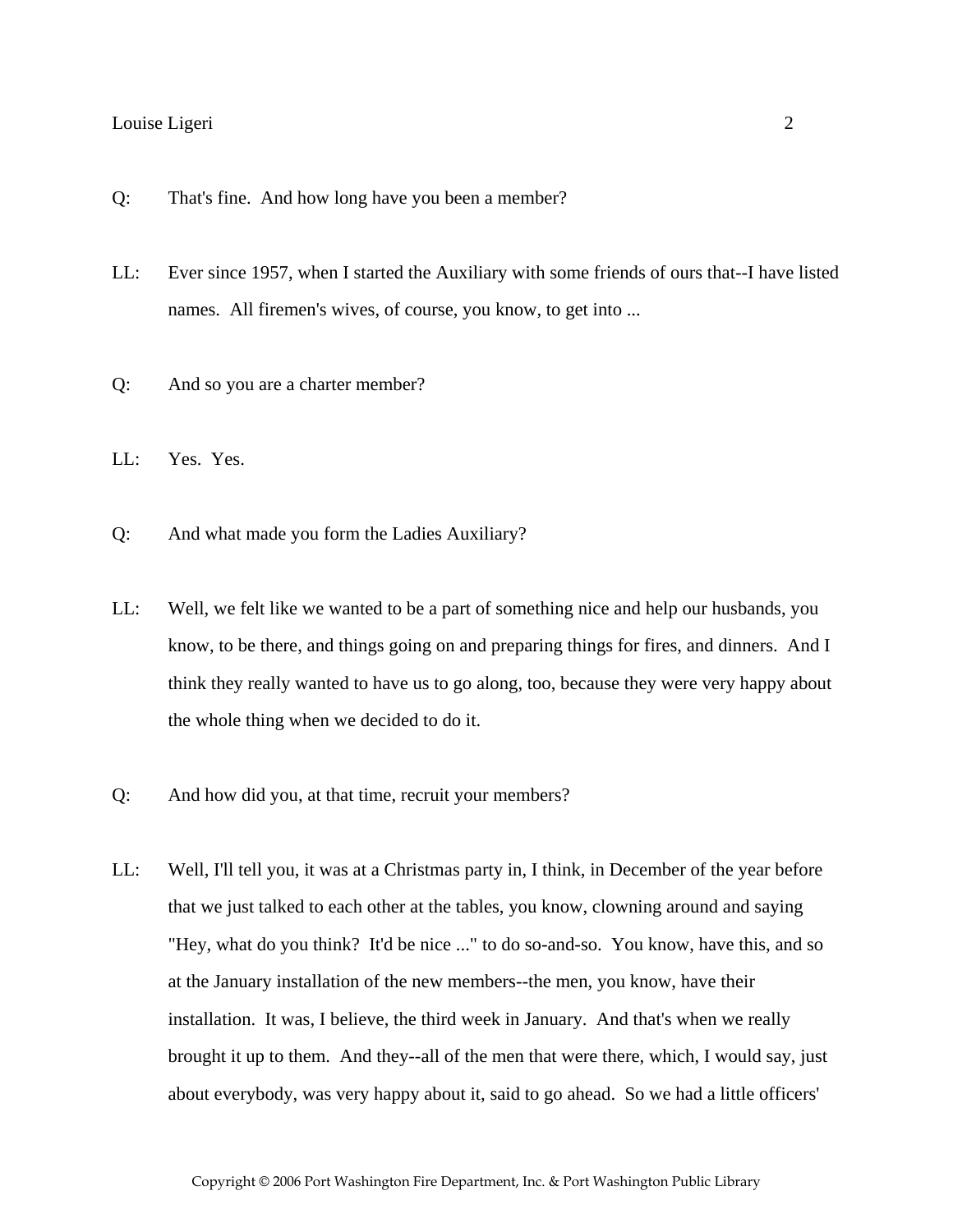meeting. We made up our own officers, because we had to found something up until they voted us in or out, you know.

Q: Who's the "they"?

- LL: The Auxiliary ladies, you know. We didn't have--we only needed so many officers, but we did ask everyone to come to my house, but everyone just couldn't make it.
- Q: So who were the initial charter members? Do you remember?
- LL: Yes, I believe I--I--I listed ...
- Q: Can you remember the names? Can you remember the names?

LL: Yes. I--well, of course, I was the President, Louise Ligeri. And then Mena Giresi was Vice President. Her husband was James. Sophie Whaley was the secretary, and her husband was John. And Victoria Salerno; her husband was Jess, Sr. Marie Vames. Her husband was Peter. Ruth Salerno; Anthony was her husband. Mary Devito--Anthony; and Anna Fico's husband was Joseph. Evelyn Jackson; her husband was Kenny. Virginia Marra; her husband was Nicholas. And Elizabeth Cella; husband, Joseph. And I was President. Mena was Vice President. Sophie Whaley was Secretary. Marie Vames was Treasurer. Ruth Salerno was Chaplain. And Evelyn Jackson and Virginia Marra and Elizabeth Cella were the three Trustees. And when we presented this at the first meeting in February, the ladies were--oh, we had a great attendance. They were all there, and we presented this, and we asked them to vote for--you know, make motions, if they wanted us or not. And each one was voted upon, and each one of these were accepted. So we were the first officers for the two years until, elections came up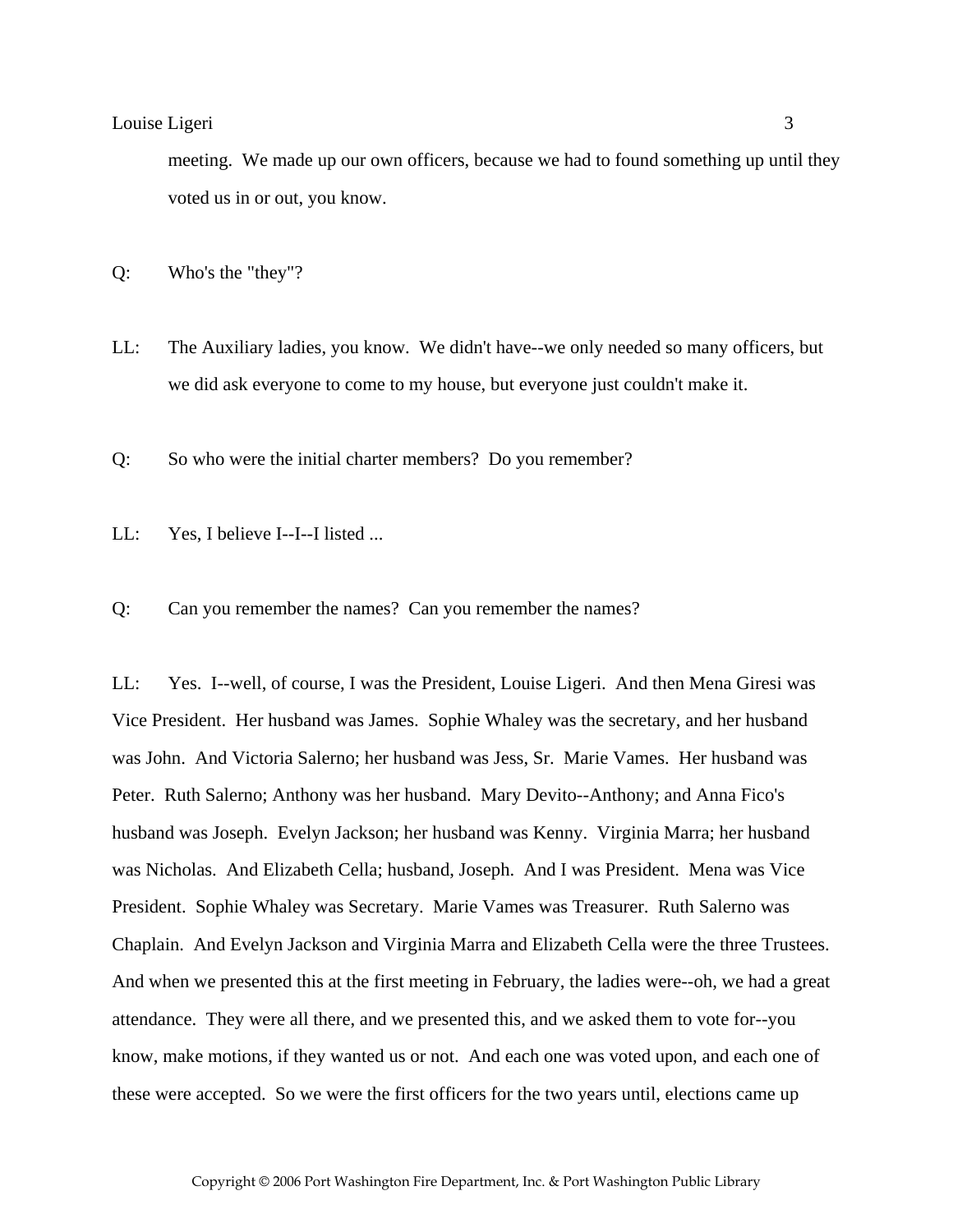again.

- Q: Now, what were your--what were your goals? What was the--what was the primary function of the Ladies Auxiliary?
- LL: [Well, we--we ran--we had a lot of projects going on, and we did raise a lot of funds, you](http://www.pwfdhistory.com/trans/ligeril_trans/pwfd_aux001_web.jpg)  know. We held raffles, and we had bake sales and a lot of things. And then, of course, we had joined, then later on, we joined the--the other two auxiliaries and became a department, like the men had the Department with the three companies. And that enabled us all to--we worked together and had a beautiful thing. And I was the President of that also at one time. As soon as we got in. And it was really, really very--you know, it worked out very well. And it enabled us to parade in the Nassau County and State parades. We did parade as a unit, and we received three trophies for best appearance, and that is a very--a very--it has to be a perfect thing. The size of the clothing, so many inches from the ground and all that type of stuff.
- Q: Can you describe what the uniforms were like?
- $LL:$  Well ...
- Q: What they--the fist uniforms?
- LL: ... the first uniforms that we had, as our Ladies Auxiliary of Atlantic, the jackets were a pretty lavender, and the lavender hats. And we purchased those from Ken Jackson. He was a fireman also and well, I always knew him as Dusty Langner. They had the shop on Main Street right across, like from the Plaza. They were next to the bank in there. And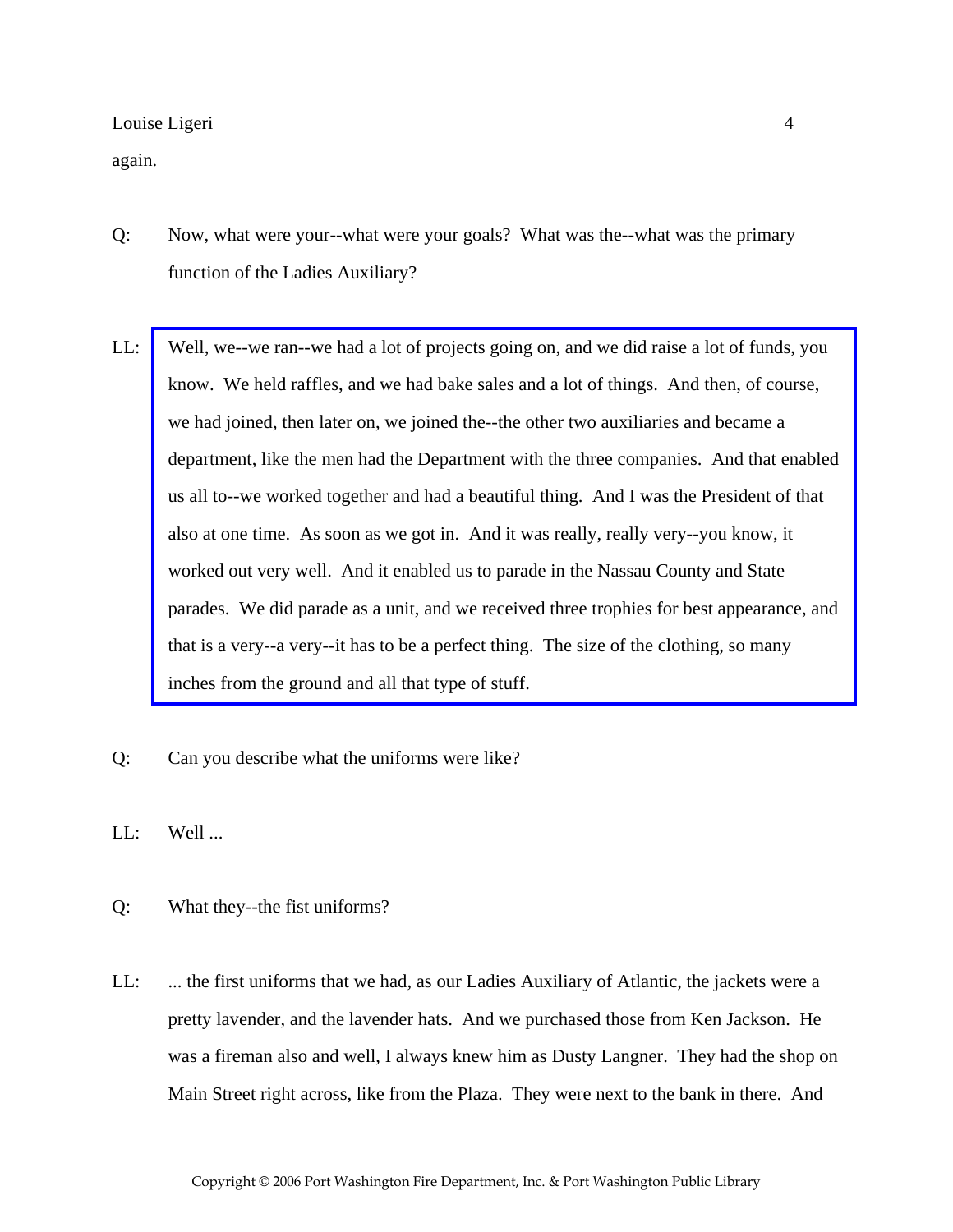they had all equipment for any kind of sports, you know, including bats and balls and all that. And we did get our first jackets from them. We used them until we became a department. And we went across the street to Mr. Goldstein's and we bought the white material. And we had a big thing going at my cousin--Jess Salerno's house--Vicki, his wife. Because our basement, we were just getting ready to finish the basement, so we had the lumber all over the place. We went up there. We all carted whatever portable [sewing machines we had, and we made the white skirts. And, with those, we paraded in](http://www.pwfdhistory.com/trans/ligeril_trans/peco_parades002_web.jpg)  Port Washington, which we have a few pictures of. But when it became a department, [we all had to be in uniform all alike, so we all got uniforms like the men--the navy blue,](http://www.pwfdhistory.com/trans/ligeril_trans/peco_parades011_web.jpg)  the regular.

- Q: What year was that, do you think?
- LL: I can't be sure. I don't have a record of that. But I would say maybe two years after we joined. After we became an auxiliary. Maybe '59 or '60 or '61. Something like that.
- Q: Now, on these parades, did you march with the men?
- LL: Yes, but we--as separate units, of course. But we always paraded with the men, yes. So it would be like Port Washington, the men paraded and the ladies paraded. But ...
- Q: Behind the men?
- LL: ... yes. It was all the men--all the men first, and then all the ladies after. You know, it wasn't separate times. But the men would be first and then all the ladies. But if we had- then, of course, we had state parades. We belonged to the--we joined the state also,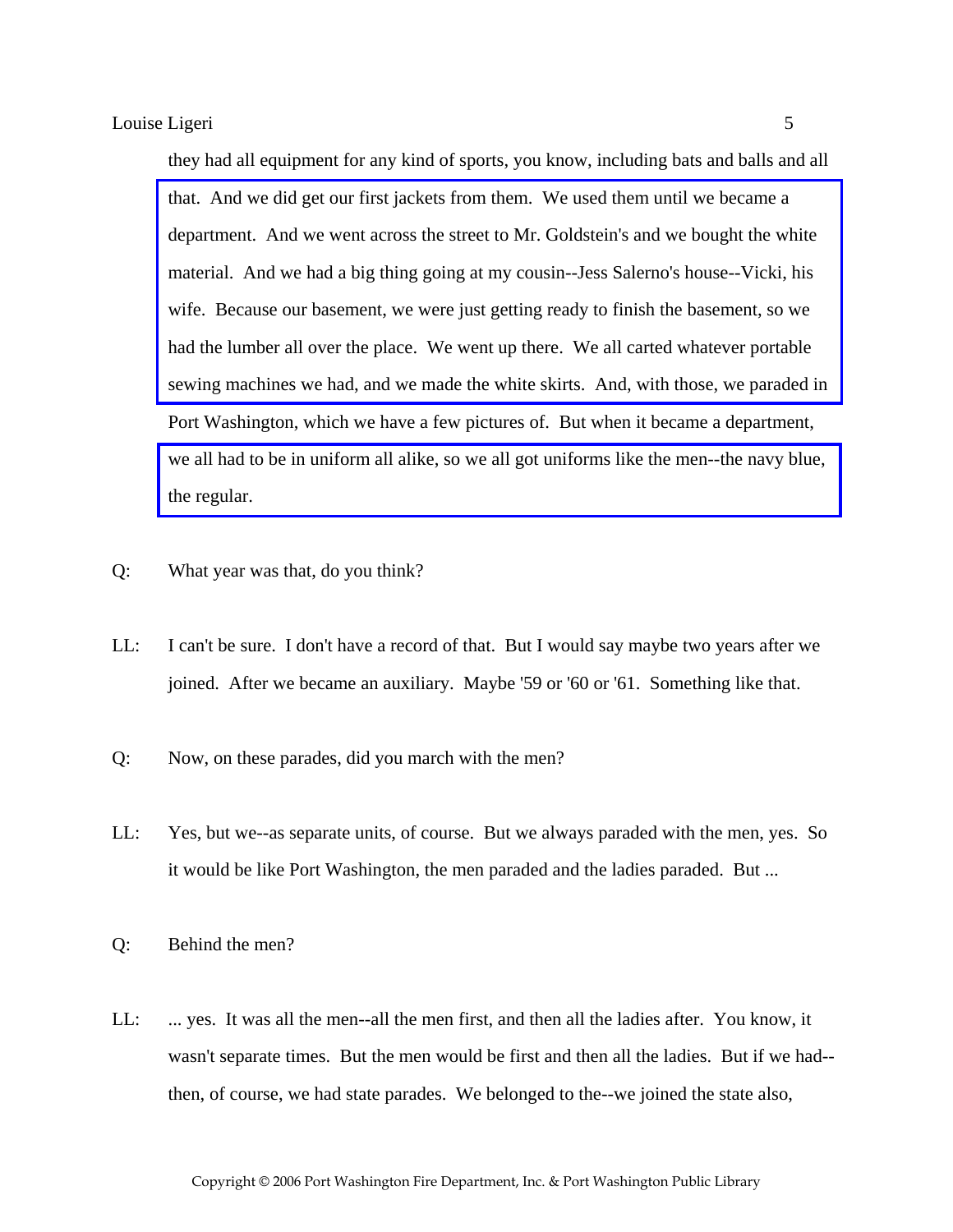which I still belong to--the State of New York. And I pay my dues, and I still belong to Nassau County Ladies Auxiliary, which, when I can make meetings I do, but they're so far out on the Island most of the time. Sometime, we have them back in Port Washington or Manhasset, and it's great.

- Q: What trophies did you win at the parades?
- LL: Yes, at Nassau County Firemen's--the parade—we've won the three--three different years, three different times, three different years. And ...
- Q: For what?
- LL: For best dressed. Not like some--they had most in line and all that type of thing. But this was for best dressed. Three beautiful trophies. One sits at Atlantic; the other one sits at the Flower Hill Hose Company, and the other one is in the Protection firehouse. So, each of the three companies was very nice that each of us got one.
- Q: I'd like to ask you who the family members were that were firefighters in your family.
- LL: Well, first--the first one that I recall, of course, is my brother Sal. My brother Salvatore Bellafato. He was a fireman. And--and along with my two cousins--my first cousins-- Joseph Cella and Charles Cella. And, of course, my husband. I can't forget my--he--then came my husband after, later on, and I have--I still have a lot of second cousins and third cousins all in the--still in the Fire Department. The Cellas, the Salerno family, and forgot who I put in there. Ben Ligeri Jr., my brother-in-law--my husband's brother. And my cousin, Louis Macliochetti. And John Manso, my other cousin. And then of course,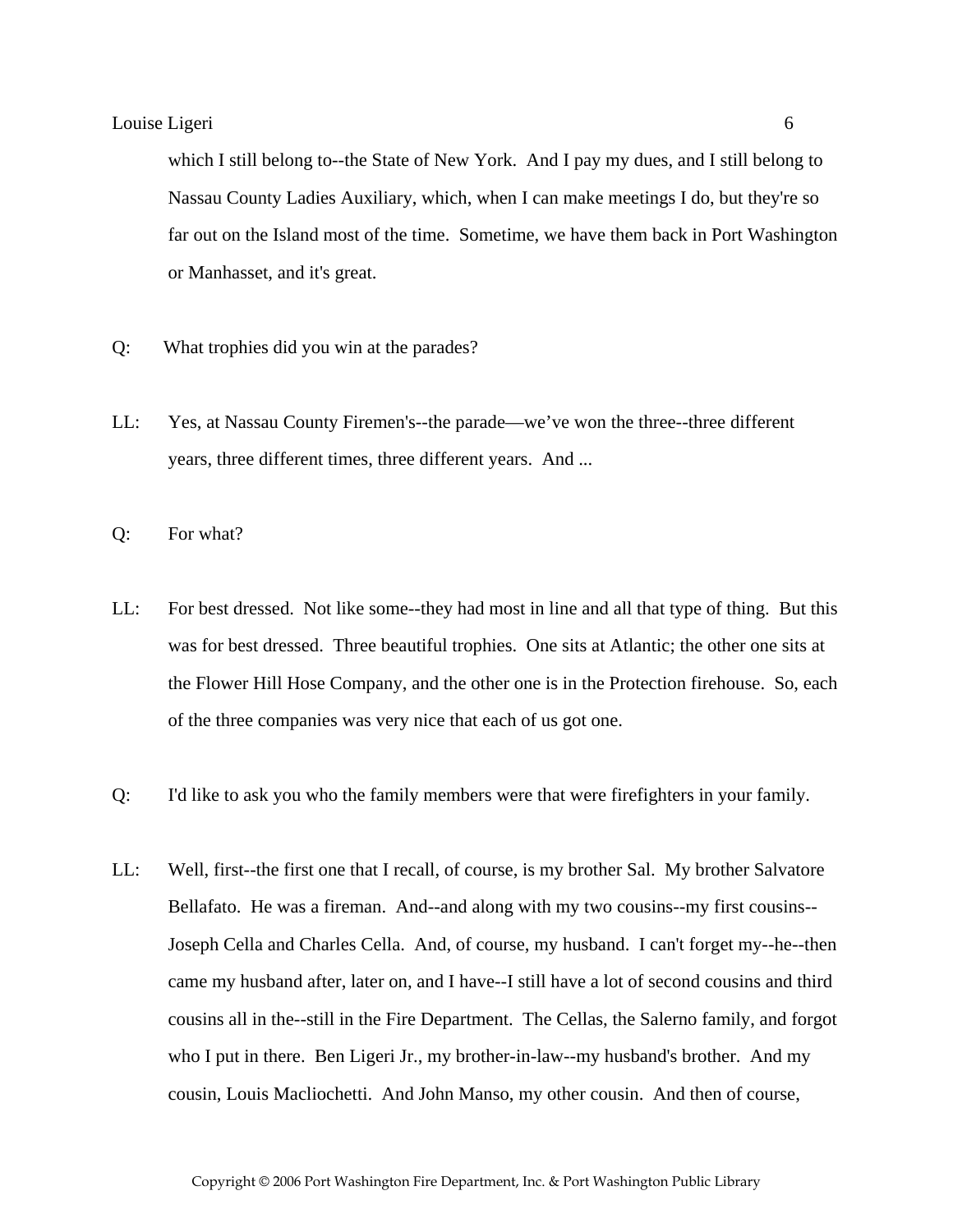there's the Peneski family also on here. And ...

- Q: Now what do you remember--your earliest memories of fire and firefighting in Port? Was there anything that you remember that was outstanding in your mind? When they- for instance, when you first married and your husband was a firefighter, what did he ever tell you about firefighting?
- LL: Oh, I don't think--I don't really know if he told me anything about it. I mean, I was born and raised here, and I saw it all, anything was happening as it came along, you know.
- Q: He never told you about his experiences?
- LL: No, not really, well he did--when he had the gas sta--we had--he had a gas station for ten years on the corner of Carlton Avenue. And he--my brother-in-law, Ben, Jr., they just dropped everything they did, and he'd just run off and leave the place (laughs) and the cash register, and he'd go right on up to the firehouse and they'd jump in the truck and wait for the guys to come and drive the truck to the fires. And we did have quite a few large fires. We had some fires in Port Washington with where lot of the older buildings, of course, you know. And I remember the Foreman Estate in Sands Point when that burned. That was--they were there practically all--a very big part of the day and the [evening. And, of course, the Ladies made up coffee, and we brought all types of cakes](http://www.pwfdhistory.com/trans/ligeril_trans/news_hewitt_1939-11_web.jpg)  and anything we could bring, you know, so they'd have and ...
- Q: Could you describe what you actually brought when you went to these fires, as an auxiliary? The food? The real food?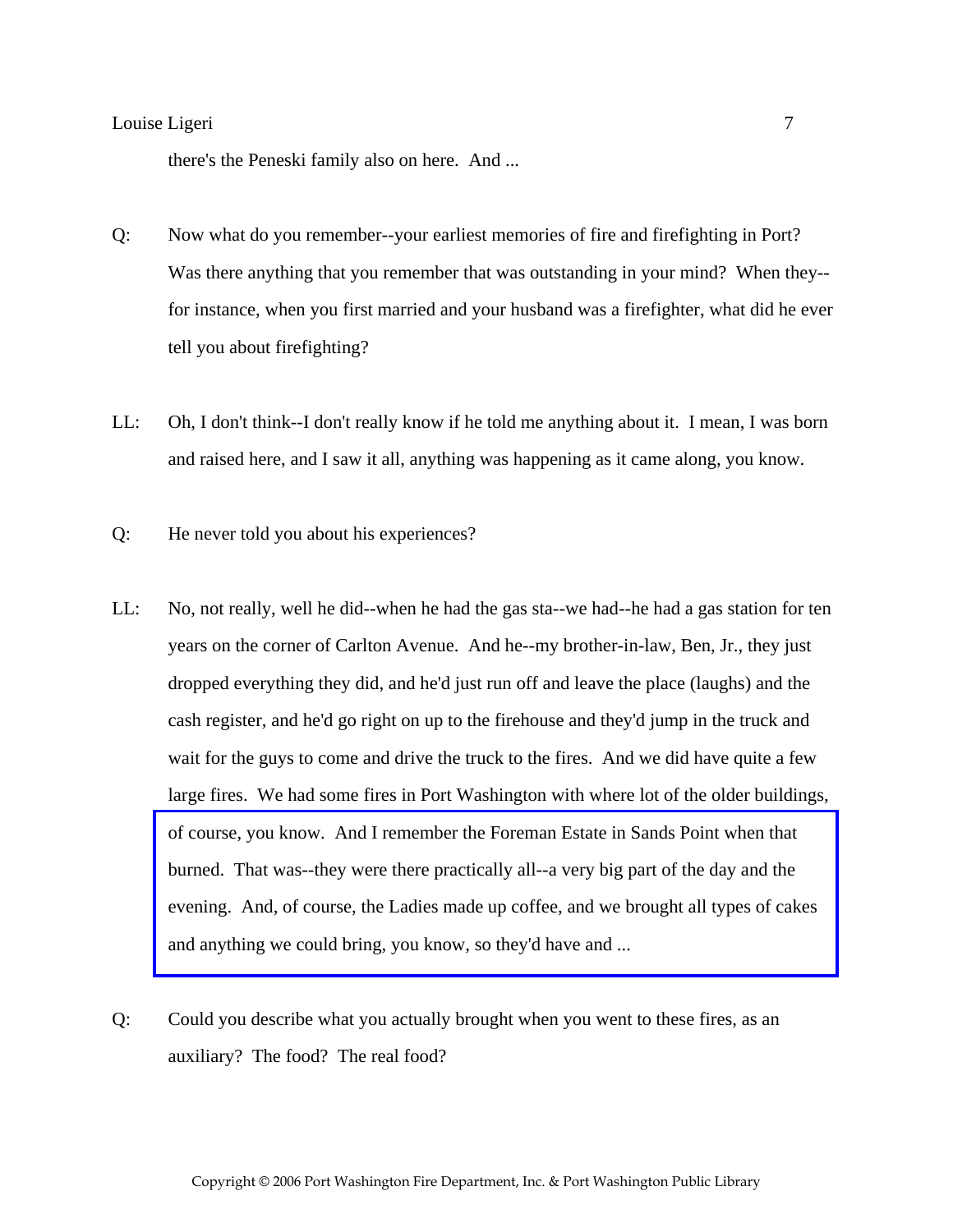- LL: Well, it was always--it seemed like it was always--it would always be at night. It would be like coffee and cake type of thing. They had the coffee urns in the firehouse, and we'd go there and make the coffee. And all the ladies, whatever we had in the freezer, whatever we could find, or whatever store that might have been open, we would just grab some kind of cake and buns or anything at all so they could have something when they got through with the fire. If it was really bad and they didn't get back in time, we would- the men would come--they'd send one or two of the men back and they'd pick up the stuff and bring it to the fire.
- Q: Did you women go there yourselves to serve them at the fires?
- LL: Not usually. Not usually. It just seemed that--we could, and we have done it. I remember doing it one time around Haven Avenue someplace, and I can't remember the fire offhand. But we did. The men came and got the urns of coffee, and we took and brought the cake and stuff. And we went and poured the coffee for the men, and, you know, served them--handed them, so to speak, when they had the opportunity to grab something.
- Q: Did you ever make any special recipes for them for these fires?
- LL: Not for the fires, because they were always something that, of course, we know that, you know, we didn't--weren't prepared, like a dinner or something, you know, that we did do a lot of nice things and cooking and preparing things for the parties.
- Q: We'll get to the parties. But at the fire, when that fire horn went off ...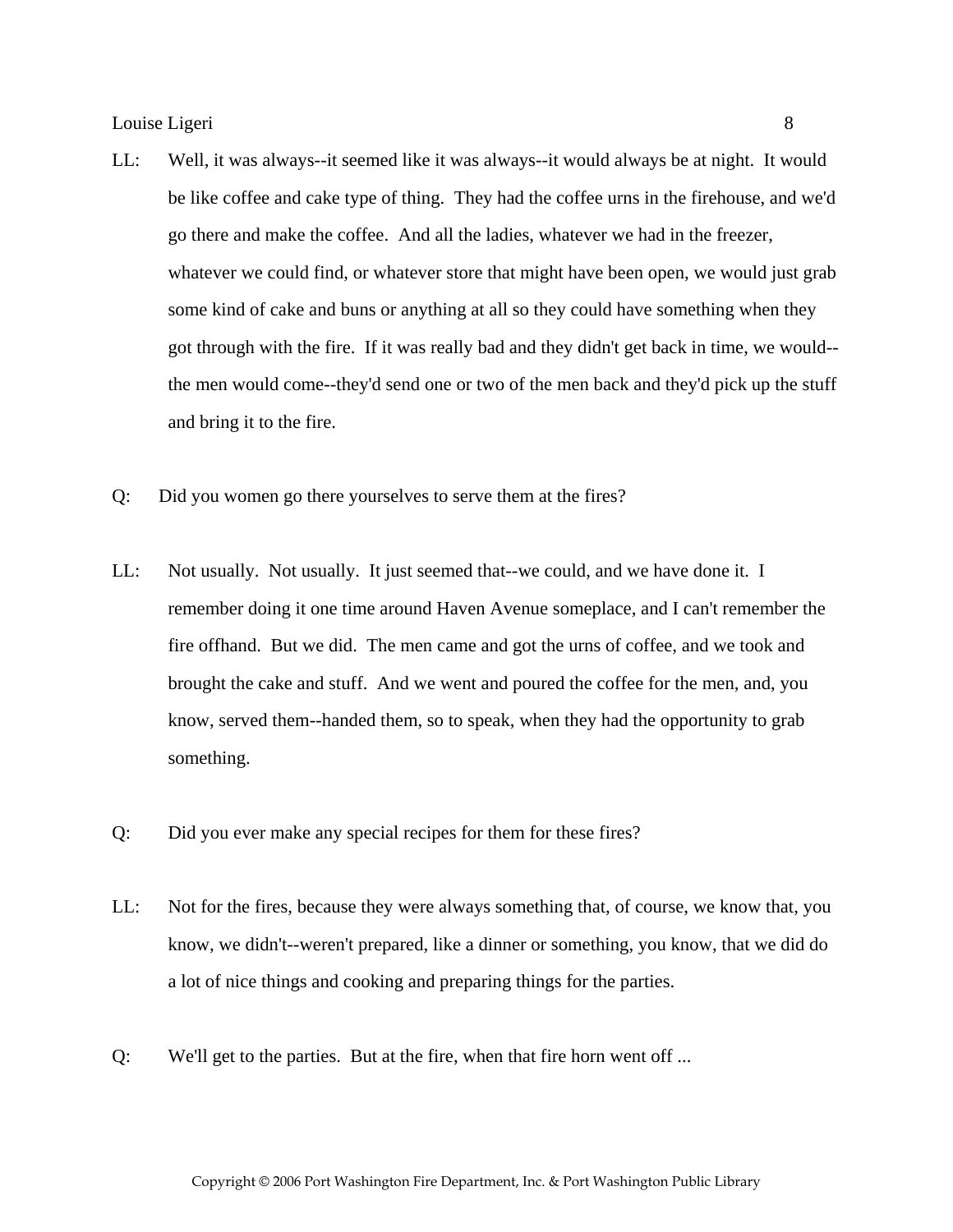LL: Right.

- Q: ... what was your role as the men went to the fire?
- LL: It was really nothing until we heard from the men that they would like us--because we didn't feel like we wanted to interfere, in other words.
- Q: So, how--what was the procedure? You would wait for what?
- LL: Yeah, I would wait--at the time when I was President, I would get the call, and then I already had a list that--of the women who were available, you know, to go to night fires, that could leave their home, in other words. Not everybody could do that. So, the ones that volunteered, so to speak, and that's the ones that I would get on the phone and call.
- Q: But you would first wait for the men to let you know.
- LL: Oh, yes. We never interfered and said--well, first of all, you wouldn't know how long the fire was going to last. You know what I mean? And it could have been a very short one. So, naturally, we didn't do anything. We weren't called to do anything, so to speak.
- Q: Did you ever--have dinner on the table ready and your husband had to run out with the dinner there?
- LL: Yes.
- Q: And how did you feel about that?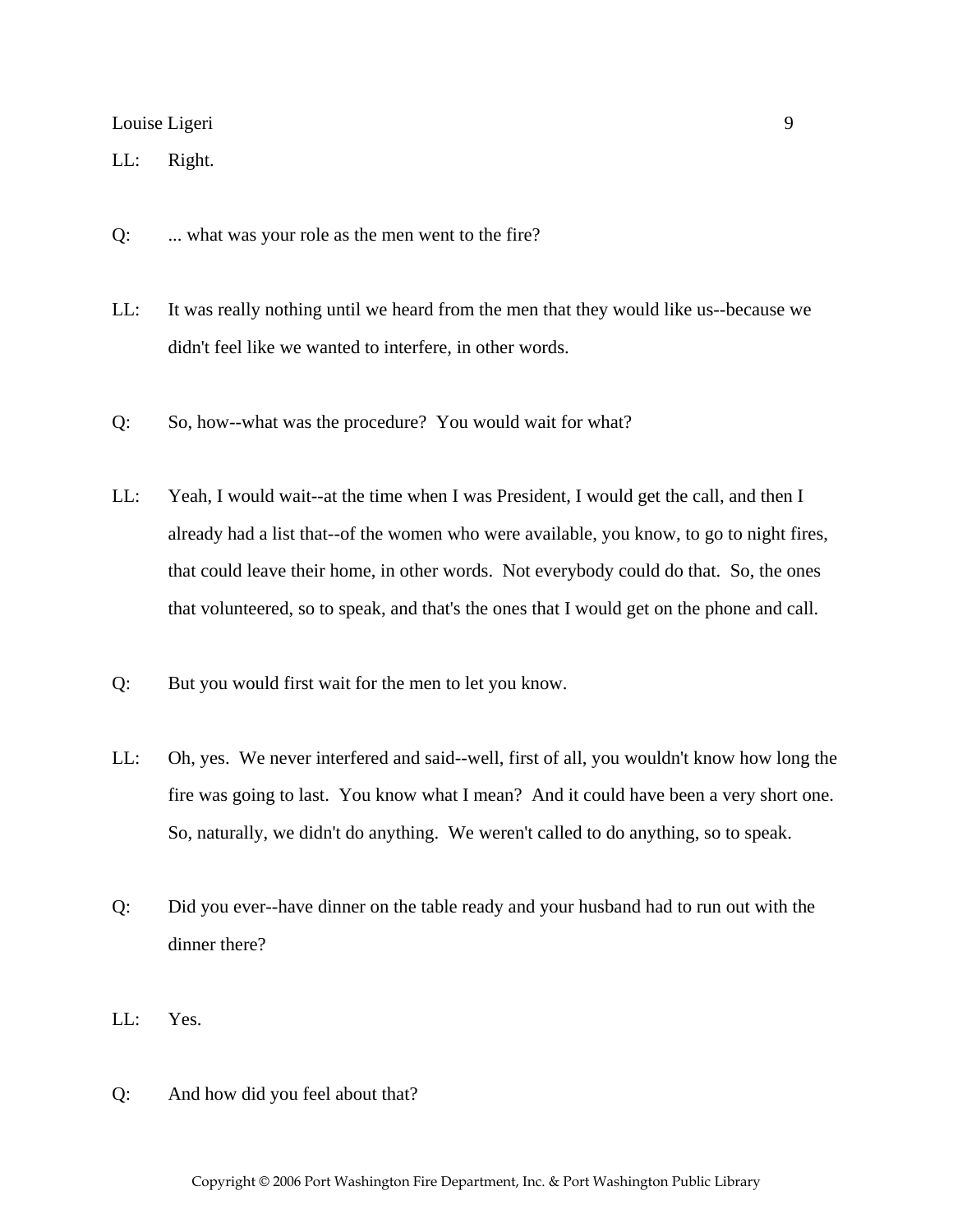- LL: It didn't bother me one bit. I just closed it up, wrapped it up, did the best I could, and kept it until he got back, and just warmed it over (laughs) again if I had to. But it didn't bother me, because it was--fire was a--you know, getting to a fire was very important. You know it was. Because you never know what was involved or who was in the building, or whatever.
- Q: Did you ever worry that something would happen to your husband?
- LL: No, I--I never really did, because it seemed like they were always--they always had so much care for each other and help for each other.. And it wasn't like being in a sixty story--probably if it was in the City, I probably would have been a nervous wreck. But, because of the facts here, because of the type of the homes, the type of buildings and things like that, and the wonderful fire equipment we had, so there was really no problem. Naturally, you always thought about it, you know, God forbid something should happen. But, thank goodness, nothing--things have happened in the--since then in fires where firemen had problems--you know.
- Q: Were there any deaths during the time that your husband was a fireman?
- LL: No. No.
- Q: Did you know if your husband ever took a lucky charm with him to the fires?
- LL: No, no.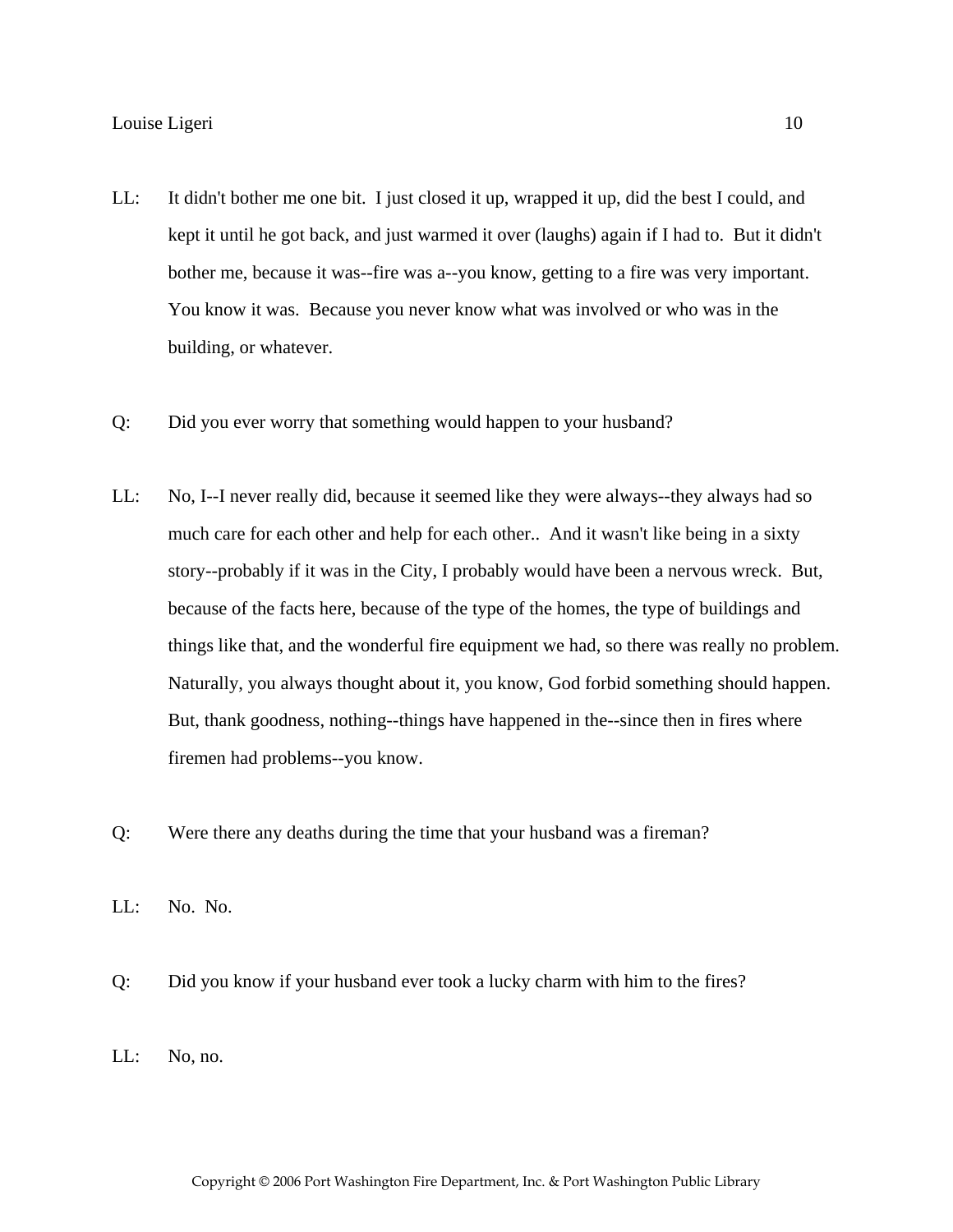- Q: Or any other firemen that you knew?
- LL: No, I don't. I know they all have their little, you know, like religious things on their keys and stuff like that.
- Q: What were those?
- LL: Well, I wouldn't know, offhand. I mean, you know how some people have a--a certain saint that they pray to and things like that, you know. And I imagine that's what I would say you'd see on people's key chains sometimes. But, as far as them bringing anything, I wouldn't know myself, you know, because I've never seen it. I just know that the way, the type of people that they were, that they thought about things, I'm sure.
- Q: I'd like to go back for a moment to the fund raising that you do, or did. Do you still do the fund raising? The Women's Auxiliary?
- LL: No, we ...
- Q: How has it changed from back then and now?
- LL: Well, we don't have enough members now anymore, that we only just keep in touch, as an Auxiliary, over the telephone, the phone squad, and letting us know things that are going on. But we haven't been doing anything recently. But before that, we always did have bake sales and raffles, and a lot of things were donated to us, you know, and we'd get our TVs and stuff like that from Alpers [Hardware].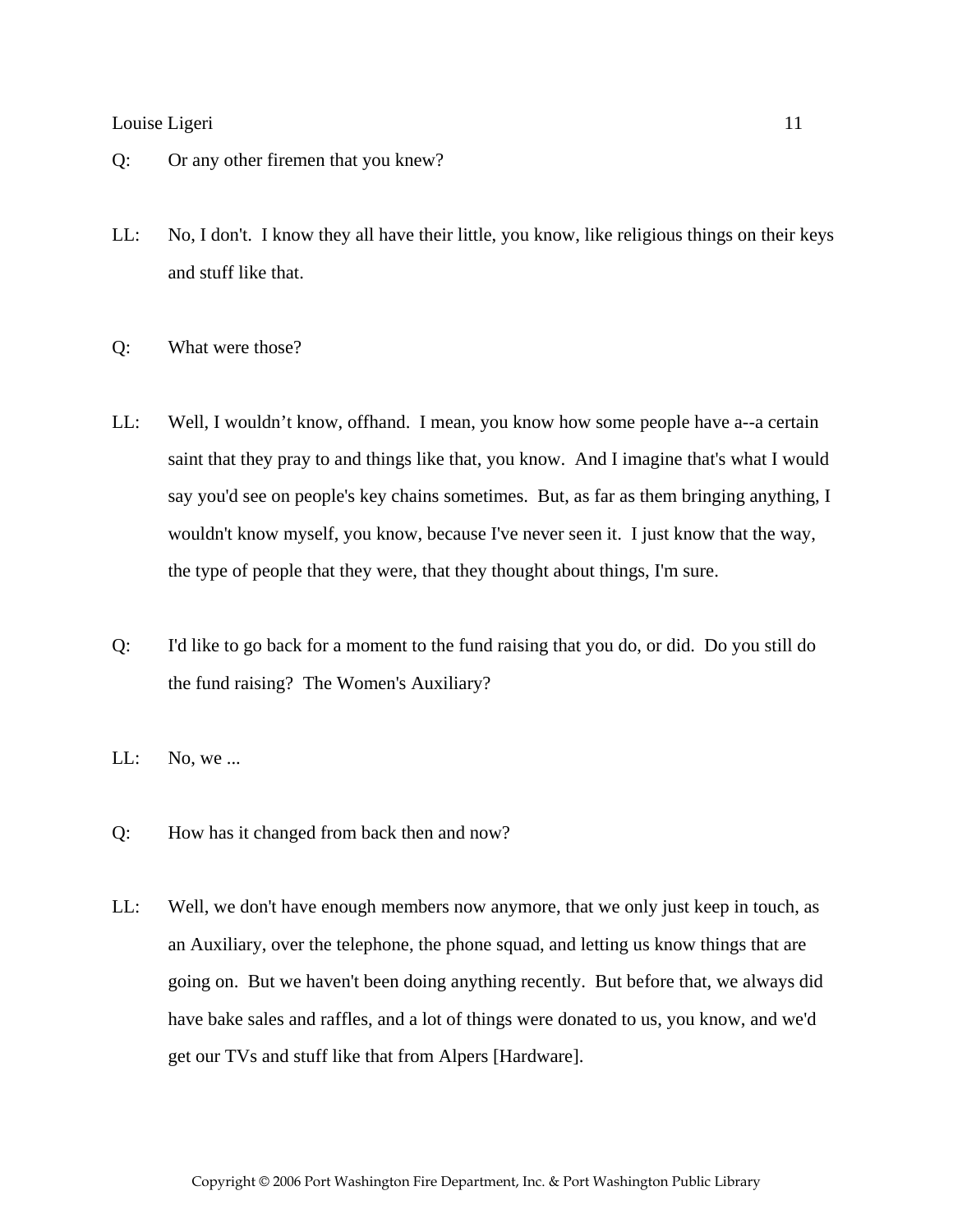- Q: What would you use the funds for? TVs and what else?
- LL: You know, we didn't use the funds for that. We donated the fund. Everything that we made, we would donate to something--whatever it was. Like something--nice gifts for the Fire Department. If we knew that they needed something, we would try to get it for them, you know, just as a gift from us, so to speak.
- Q: Can you give some examples of the gifts that you've given?
- LL: Oh, I can't re--I really don't remember. I honestly can't remember. And, of course, we did give gifts, like, to the outgoing officer, the outgoing Chief of our company. We always did a nice little tribute of some type of thing. And we donated to other organizations that needed a little gift of some sort, you know.
- Q: What were the parties like that you--did you have any parties within the Ladies Auxiliary? Or did you ...
- LL: Oh, we did have, yeah. But we had our meetings, but whenever we had parties, it was something that we could invite the men to, if it was something special going on. That was all fine. And, like, at our meetings sometime, like I remember, we had a baby shower for Doreen Simonsen. She was so surprised. She didn't know. We got all the gifts together for her. And I can't remember all the things that we did. But we surprised certain people and made sure that they got to the meeting, and then if they were having a- -we'd give them like a little shower of some sort. Whether it was a wedding, or whatever it might have been, we'd always try to do a little something extra nice for our members, you know.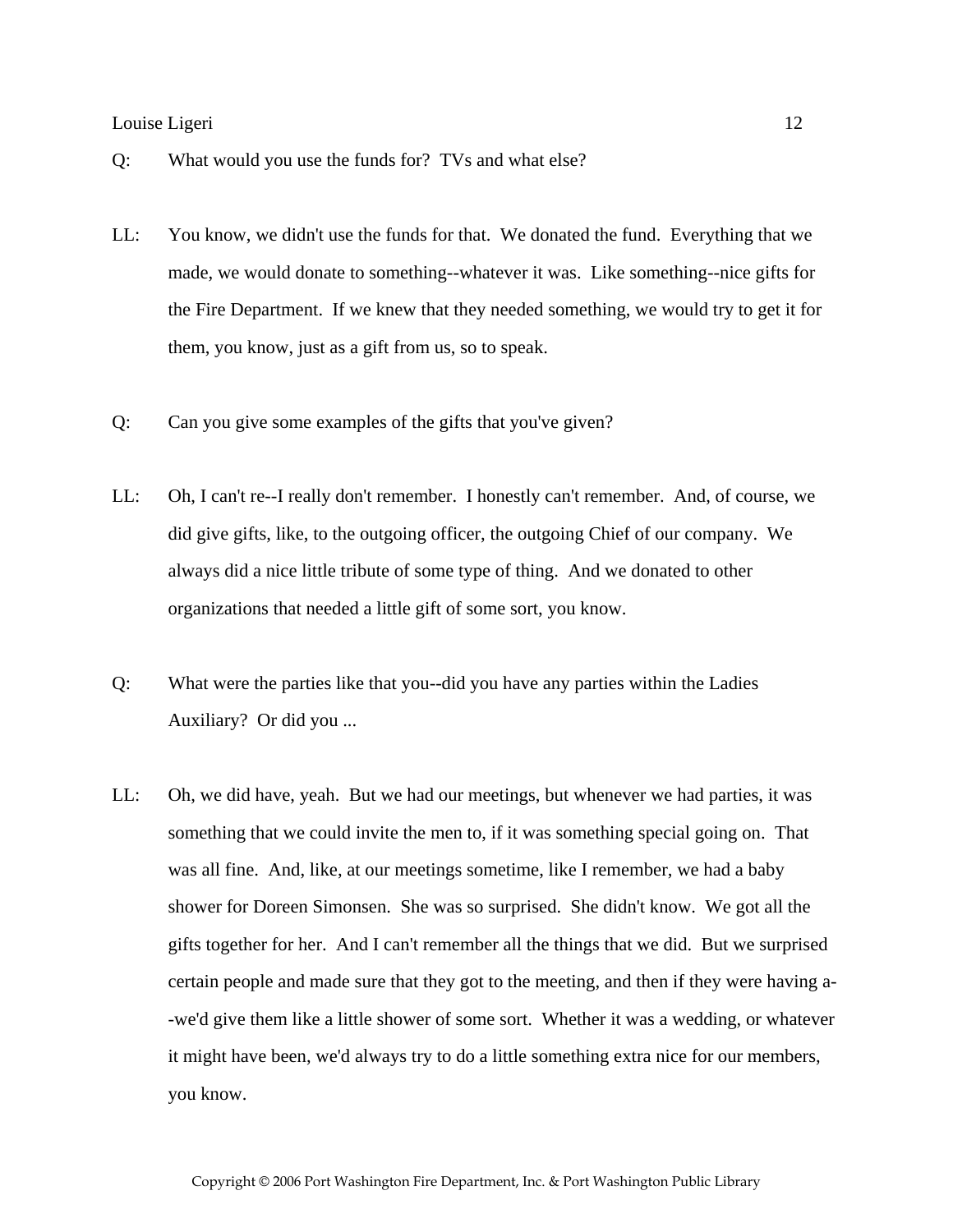- Q: What parties did you go to with the men?
- LL: Well, that would be like their annual dinners that they have, and, of course, to the other companies also that we were invited to. We would go to those. But it would be like installations and Christmas parties and, in the summer, the barbecues, the picnics. Sort of a firehouse picnic where all the members and family was invited, and they supplied all the food. But we always liked to bring--all the women would always bring a little extra cookies or extra something.
- Q: And the Christmas parties, what did you do for the--anything special at the Christmas parties, for, let's say, children of the firefighters, or ...
- LL: Yes, we did. We always got the--found out the nature--we found out the ages of the [little--of the children, you know. Of course, we were all members, so we all knew, as one](http://www.pwfdhistory.com/trans/ligeril_trans/peco_members039_web.jpg)  big family, so to speak, so we knew each other's family and each other's children. And- and we would always have a nice Christmas party, and we'd have one of the men members would always dress up like a Santa Claus, and the children would get their nice little gifts, you know.
- Q: And how has that celebration changed over the years?
- LL: Well, as I say, we haven't been that active. I'm speaking for myself and for other--but we still have Christmas parties. They still--oh yes, and they are very nice about--they have them for the children. They have them for the grown-ups, I'm sure they still have. Yes, because I get--as a widow, I get invited to everything that goes on in the Fire Department.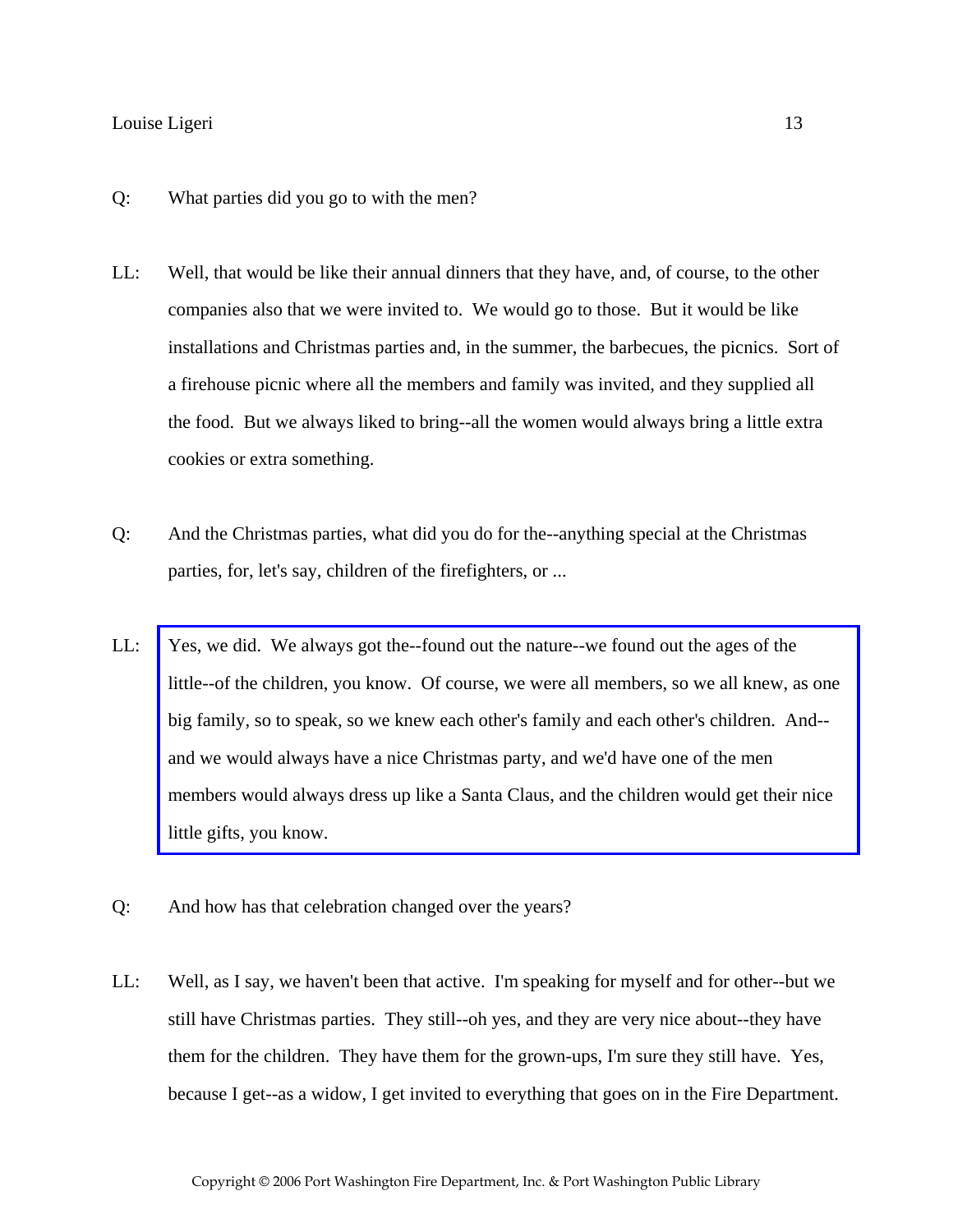Everything. Whether it's just our company or whether it's the Department as a unit--all three companies--if they have something going on or if they--trips to Atlantic City or wherever, Mohegan's Sun [Casino] wherever, the widows are always invited. So that makes us feel real nice, you know, that we are really remembered. But they still--they all still have--because I--all the companies do, because we get invited to the Christmas parties.

- Q: So how would you describe the Auxiliary now of Atlantic Hook and Ladder? Is that active at all?
- LL: Well, not really. We don't have any meetings, but the group of women that are, that I have on the list there that are left, why we keep in contact with one another. Usually Marlene Sautkulis, she calls me. Or her father, Joe Salerno, was my cousin. And she would--she called, or Kathy Fico. I would usually get a call from those two, and they call all the women if there's something going on, or someone passes away and they want us to meet as a--as a group. We do show up as a group. There's always a nice little crowd there.
- Q: What is your function at the funerals of the firefighters? Do you have a function as an Auxiliary at the funerals?
- LL: It all depends. If it's a fireman, of course, you know, then they have a special--the firemen, of course, go in uniform, and the women just go, you know, themselves, the way they are. And the men handle that. But if it's a member of the--any members of the family or anything like that, or a wife of one of the firemen or whatever relative, then we just have a nice little--a prayer. We say a prayer. We don't interfere because there's so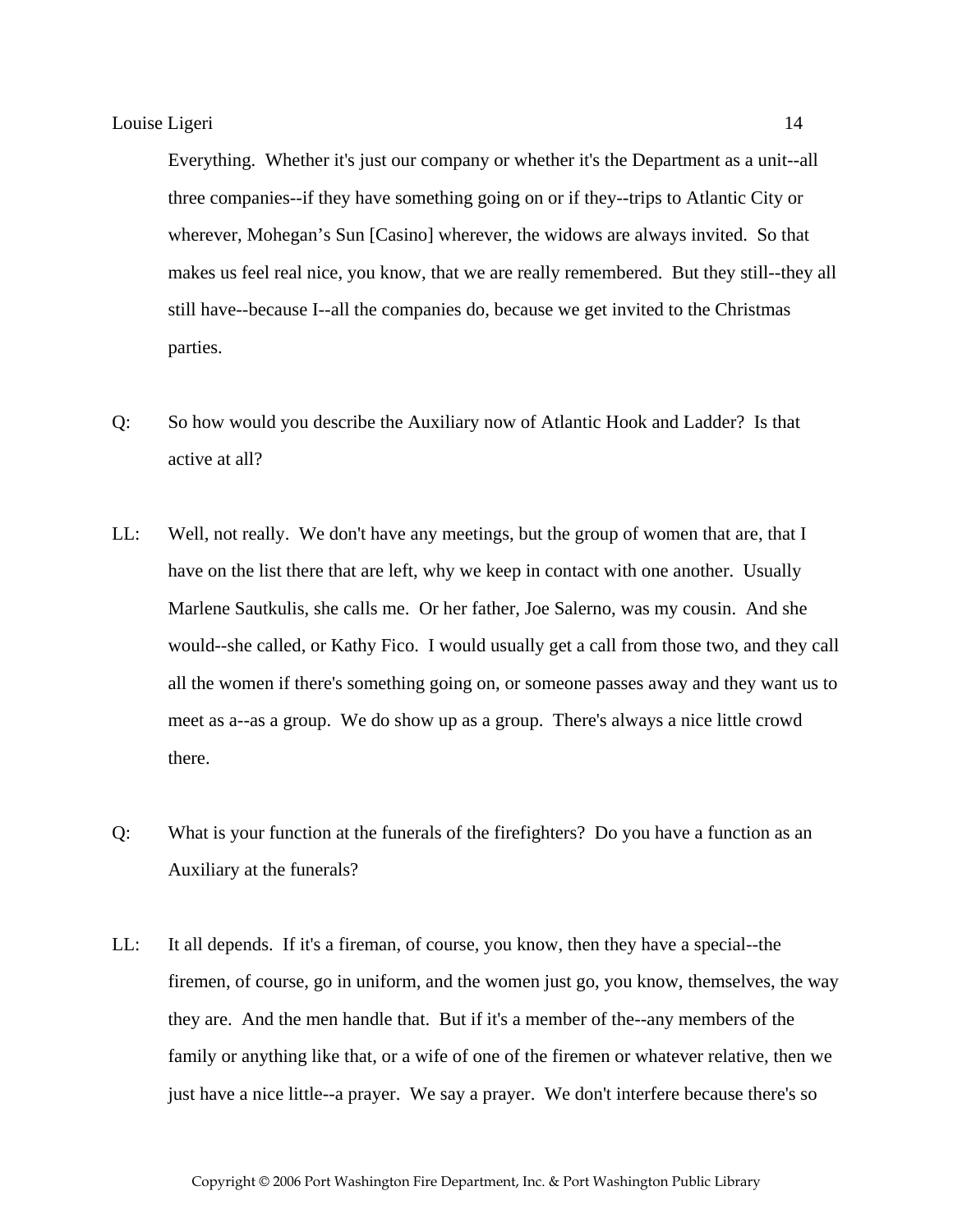much always going on between the churches and their other auxiliaries and what-haveyou. But we do attend. We do go when we find out in enough time.

Q: Let me ask you about how the women felt about the other companies. You belonged to Atlantic Hook and Ladder, and there were the other companies.

LL: Right. And it became a department, as I said before. So, you know, then we were able to parade as a department, like the men paraded as a department. And we got along beautifully. We worked altogether. They--when, like you say, when the fire--when we had the fires, and each one went to their own companies. Everybody did something. In other words, it wasn't just our company. It was Flower Hill and Protection ladies would go--the ones that were available, of course. And sometime we'd all go to one firehouse, but all three of the ladies--the three companies--would work together at one firehouse. It all depended on how many people were able to show up. But we got along beautifully. We had our meetings once a month together every month. And, as I said, we paraded together and had the picnics and the, you know, a lot of things going on--parties at the beaches and stuff.

- Q: Did you have anything humorous happen, like mascots. Did you have mascots? Did you know any ...
- LL: [As far as I can remember, I don't ever remember Atlantic, our company, having a mascot.](http://www.pwfdhistory.com/trans/ligeril_trans/peco_smokey003.jpg)  But I do remember the beautiful big black and white Dalmatian that Protection Engine Company had. Just beautiful! And he would sit up high up on that fire truck and ride to every fire. And as a much younger person, before I even got into the Fire Department, I can remember--and, of course, he couldn't have been much older than me anyhow--but my son-in-law's uncle--Uncle Kenny--he would go to the firehouse. He just lived around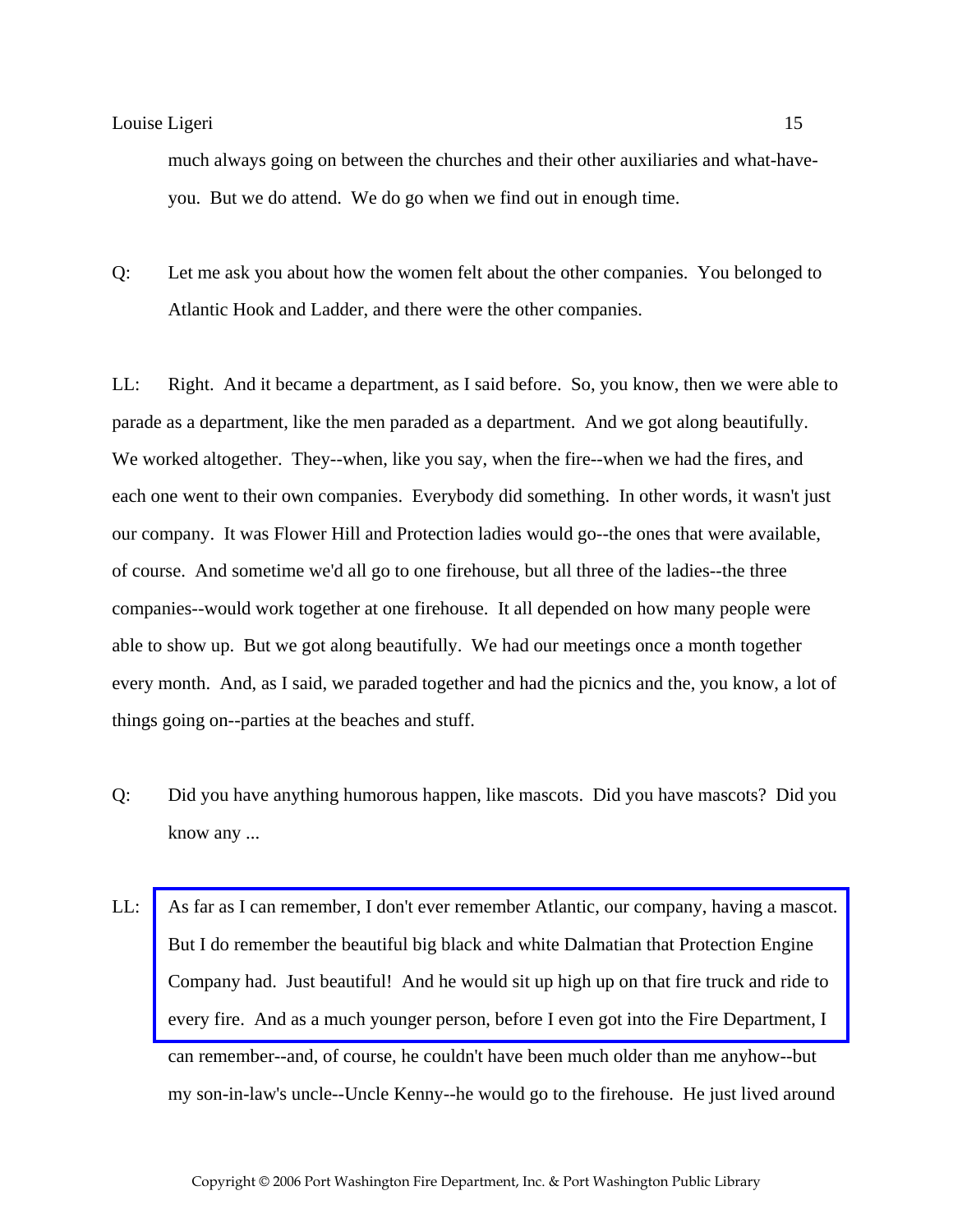the corner, but he was there. Oh, he loved the firemen. He loved polishing the trucks and all, and the dog every day. And such nice memories to remember. The beautiful--this was a beautiful Dalmatian. They don't have any mascot anymore, as far as I know.

- Q: What happened to the Dalmatian?
- LL: Well, I guess it passed away after--because they had it for so many years, you know. I guess old age or, you know.
- Q: And did you have mottos as--did the women have any mottos, sayings that they ...
- LL: Not that I can--not that I can ever remember.
- Q: No mottos at all?
- LL: I don't re--I don't remember. I wish I could, but ...
- Q: Now, what were the--what were you the proudest of in your work with the Auxiliary? What makes you the proudest of what you've done with the Auxiliary?
- LL: Well, just being there as a part of the organization, as part of the Fire Department. To know that we were there to help them in any way we possibly could, or, if, for instance, there were people who needed a ride someplace, or someone wasn't well and you'd help them doing something. We just tried to keep busy all the time, and it was a wonderful feeling knowing that we were there and being a part of the Fire Department.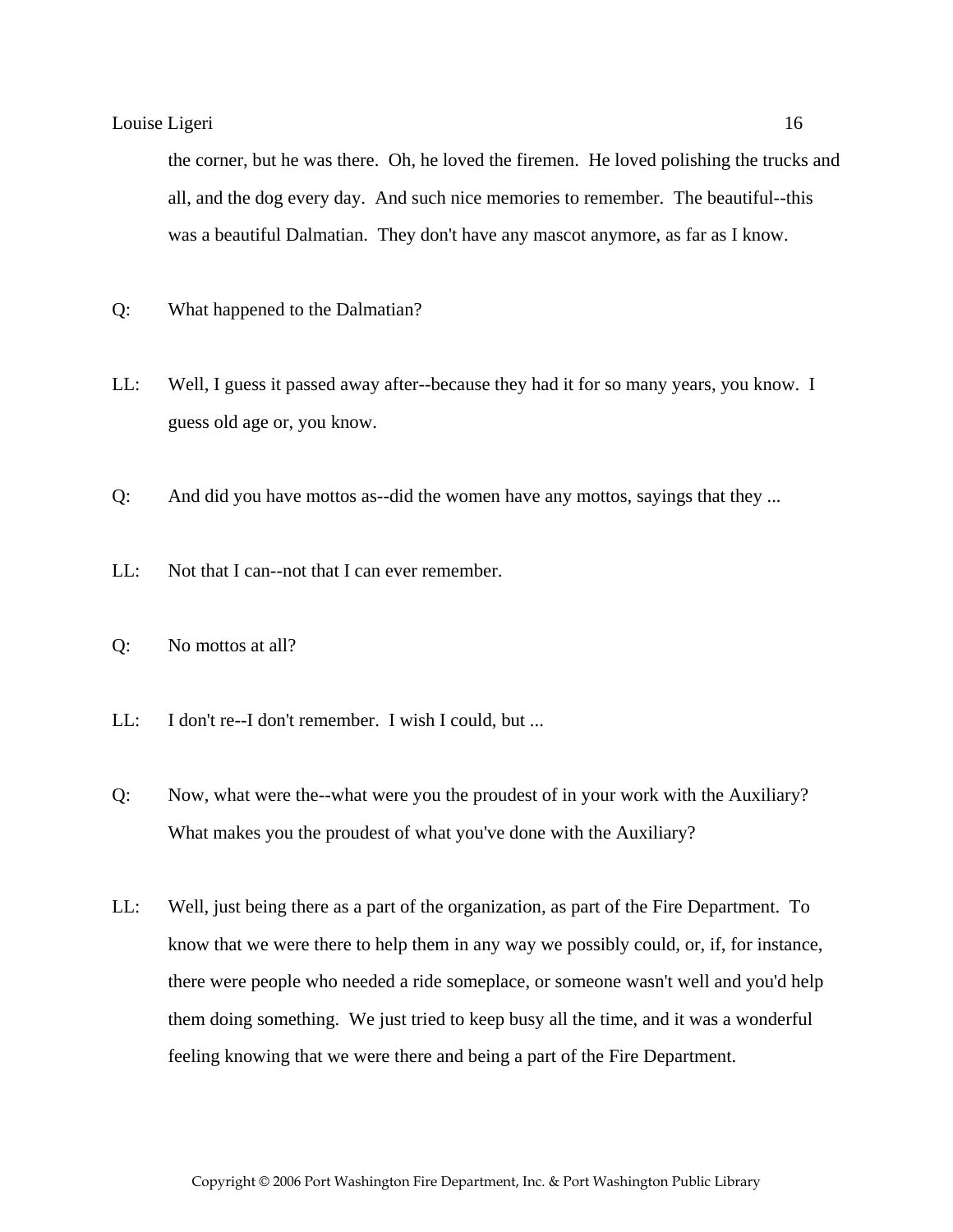- Q: What were some of the bad parts of being in the Auxiliary? Was there such a thing?
- LL: I can't--I can honestly say I don't ever remember a bad part in the Auxiliary. I honestly- it just seemed like everything was always just happiness all the time.
- Q: And what about--you never had a worst day or something bad happening trying to get the food to the men or ...
- LL: No. I--no, I don't think so. I think everything always just worked out good. I don't remember any dishes toppling over (laughs), anyone tripping, or anything like that. It just seemed like we got everything going together very well.
- Q: Were you holding down a job, as well during these years?
- LL: No, not--most of the years--well, we did own our own business.
- Q: What was the business?

LL: Well, one of the--at one time--well, while my husband was a fireman, he had the gas station. But it was before that, we had the grocery business that we took care of--helped my inlaws with, that my dad had started on Shore Road and then rented to them. They took over the business. And they built a new building next-door, and, you know, it was really nice. And our families were very close--my husband and I--were raised like kind of close together. You know, our families knew each other well--his family and our family. And so I helped out at the grocery store. And then, after that,for three years I--I was in the--I worked in B. Altmans for three years. And then, after that, of course--my husband's gone now twenty-nine and a half years--so there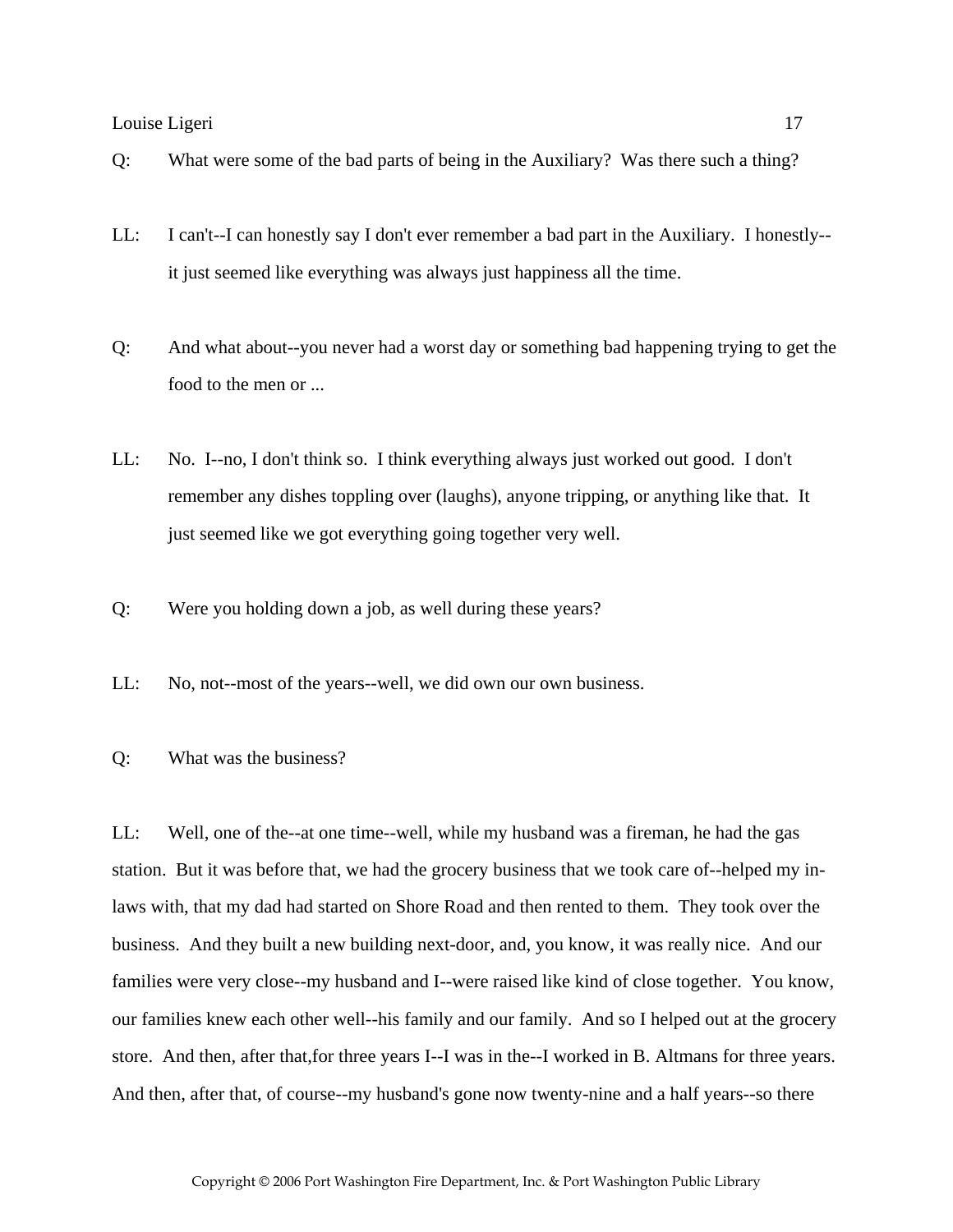was really no part of me being in the--when I worked the twenty-four years at Publishers Clearing House. So that was--I still kept busy with the Auxiliary and stuff like that the best we could. It's only the past couple--few years--past few years that we haven't been able to do all we wanted to do in the Auxiliary. People moving, people passing away, and the younger people, too busy. So we do the best we can.

- Q: How do you feel about the younger women? Are they getting interested in being in the Auxiliary?
- LL: Well, I haven't heard anything of them being interested in it, because we did have a lot of young women, and for some reason, we just didn't meet anymore. So, I don't know if it was because they all had jobs, they went to work. I really don't know what the reason was.
- Q: The years your husband was a firefighter, what do you remember as the most vivid memory of him as a firefighter?
- LL: I have to stop and think. I really--well, as I told you before, I remember him always in those ten years, running up and starting those trucks, and all the years always going to the firehouse, making sure that the trucks were taken care of, that they were well greased, and oiled, you know, anything that had to be done. He and my brother-in-law took care of a lot with some of the other firemen, also. But because he had the gas station those ten years, why ...
- Q: And who would take care of the gas station when he left that for a fire?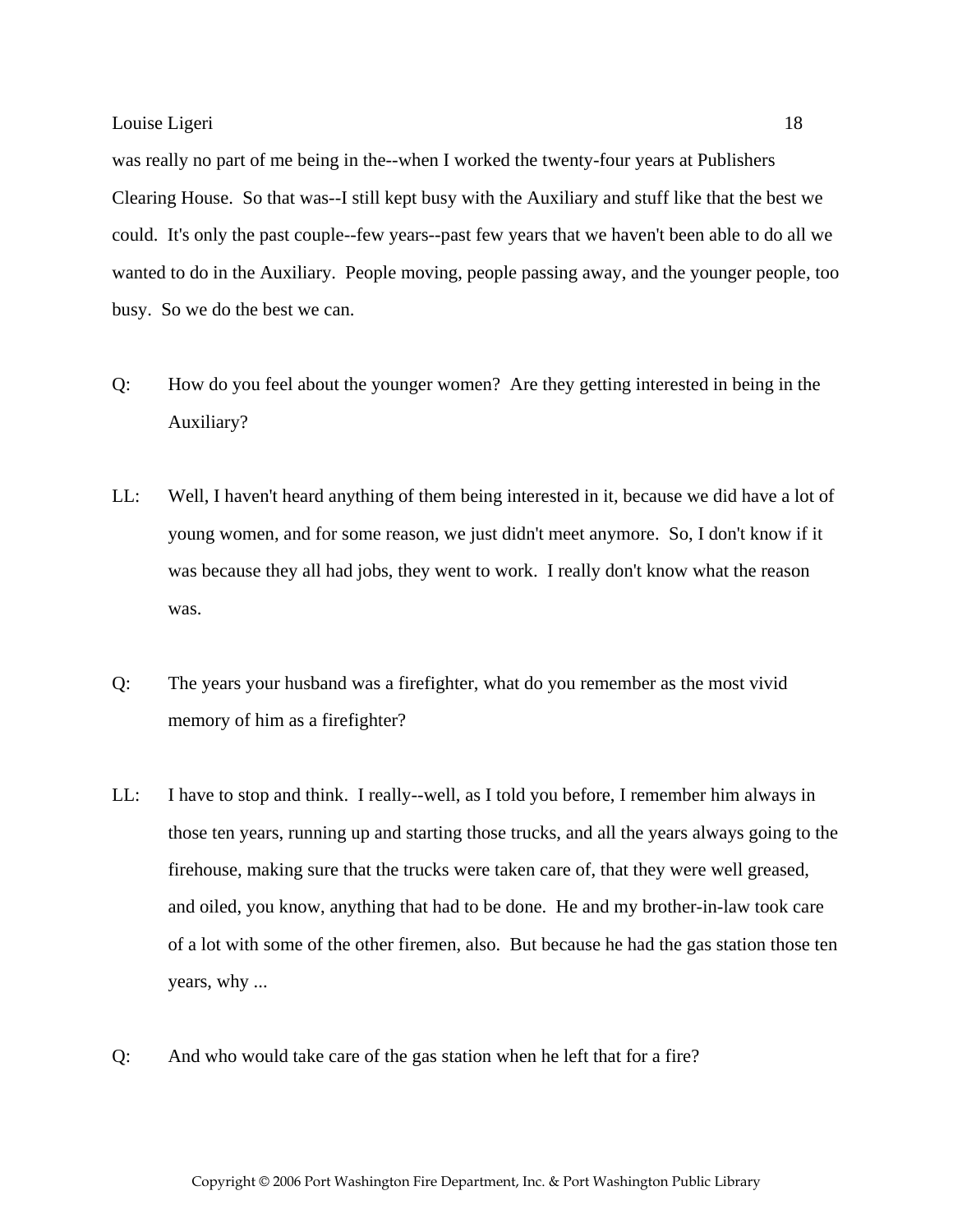- LL: Well, he did have a couple, but sometimes there was nobody there. The boys were still in school, but he had Joey Pennetti worked for him for quite a while, and now he has his own gas station. And, with my cousin's boy, Charles Cella, they still have that gas station down on Valley Road. But Joey Pennetti worked for him, and my son-in-law's cousin. I can't think of his name.
- Q: Let me ask you, did you ever want to be a firefighter rather than be in the Auxiliary?
- LL: No.
- Q: Why?
- LL: Because I--I feel that's a man's job. I know we do have--we do have one lady. Not in our company. But I--I just feel that that was a man's job somehow, you know. And an auxiliary, the ladies should be the ladies, and the men should be the men. Just like, if I could bring up the Elks, I don't feel that there should be lady Elks, because (laughs) an elk is a male.
- Q: How does your daughter's generation feel about that, about the women firefighters? How does your daughter feel about women firefighters?
- LL: You know, she's--no, she wouldn't be interested, because she--she feels like I do. That's a man's job to do, and it shouldn't be taken away from him.
- Q: And do you have any boys that are firefighter?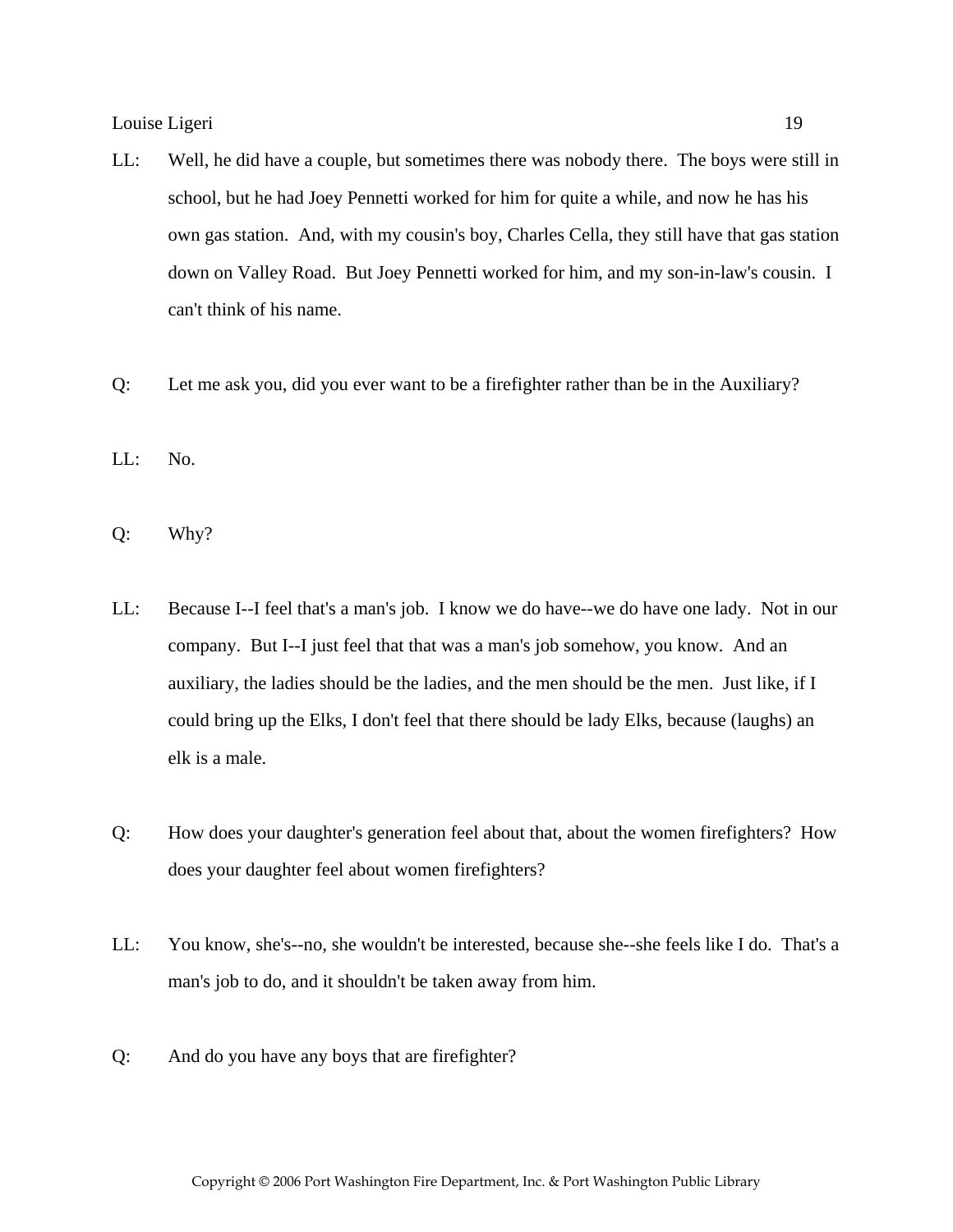- LL: No. I had one son, but Louis Ligeri, Jr. And a grandson, Louis the Third.
- Q: Would you like them--would you like them to be firefighters? Your grandchildren?
- LL: Well, they--I really don't know. I--my son was--he always was interested in doing things at the firehouse, but just not being a fireman. I guess, because of the fact of his job and things that he did. He worked out of town. He worked two years on the New York World Trade Center in the City. And he just--I guess it was always work, work, work, running someplace else, that--but he was always involved as a son, in anything that we did when he was at home when he was single. And even after he was married, if they were invited to things, or whether they were invited or not sometimes, things were going on where you could go, they would go.
- Q: How did your husband feel about your involvement in the Auxiliary?
- LL: He was very pleased about it. When I spoke to him about it, we, you know, thought about ladies--"How would you like us to have an auxiliary?" and he was very happy about it. I--that was the first thing I said to him, because they had--the other companies had auxiliaries, and I thought it might be nice for us to have one. And he thought it was a marvelous idea, and so did the husbands of the other women. They thought it was very nice of us to want to be able to do something like that.
- Q: How do you feel about--I mean, how do you feel toward the women now that are in the Fire Department? You, yourself?
- LL: In our company, you mean? Oh, I think the world of them. I keep in touch with them,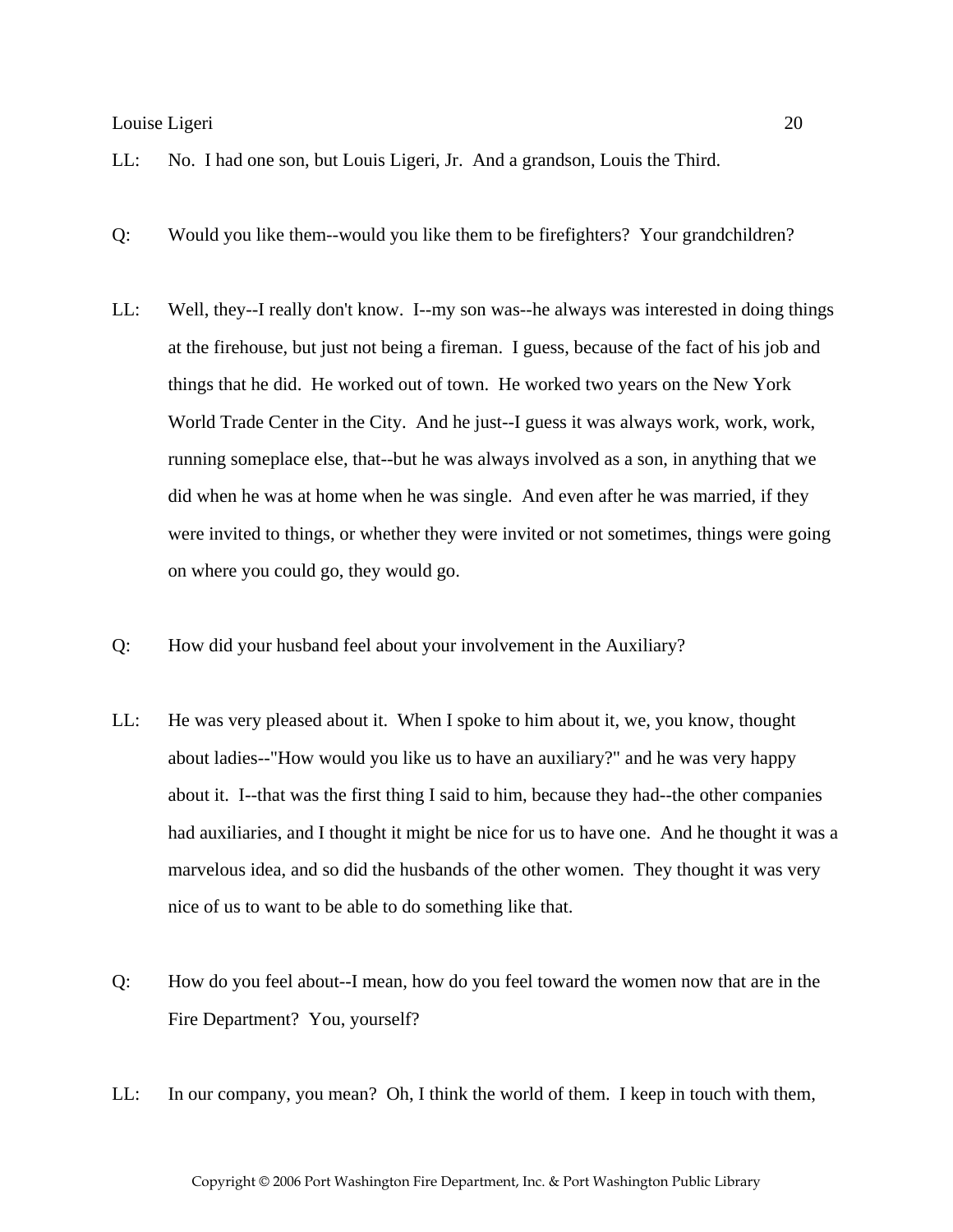you know. They're all Port Washington girls and ladies, so to speak. And quite a few of them are, like I said (laughs), second cousins, third cousins, you know, generations that- and a lot of very nice, dear friends. So we do get along very nicely, you know. We let each other know when things are going on and how is so-and-so doing and so forth.

- Q: What are the annoyances of being a Ladies Auxiliary? There must be some annoyances for you, as a women's auxiliary, going to the men's group to serve them coffee at a time like that? I mean, was there anything?
- LL: No. I just honestly cannot remember having anything like that. There was never--even never even any arguments. It just--I know it doesn't sound that it should be that way. But that's the way it was. I mean, everybody just got along beautifully. It was like--like everybody was blood related. You just had that feeling that there was so much love around you, that if you went to someone with a problem of anything at all, they'd be right there to help you. And it's been like that, which is very nice. Of course, years ago, when, I think, when we were smaller, people were--when I was younger--people were a lot- people were a lot closer. They kept more in touch. Not--not just fire department, just people. I can remember my mom and my two aunts every day when they got--the telephone came through, every day they were on the telephone, you know. And your neighbor was always there to help you. So it was very nice.
- Q: Do you remember any pranks that you might have played as the women with the men? Did you play any pranks on them at all?
- LL: No, I couldn't remember. No, I ...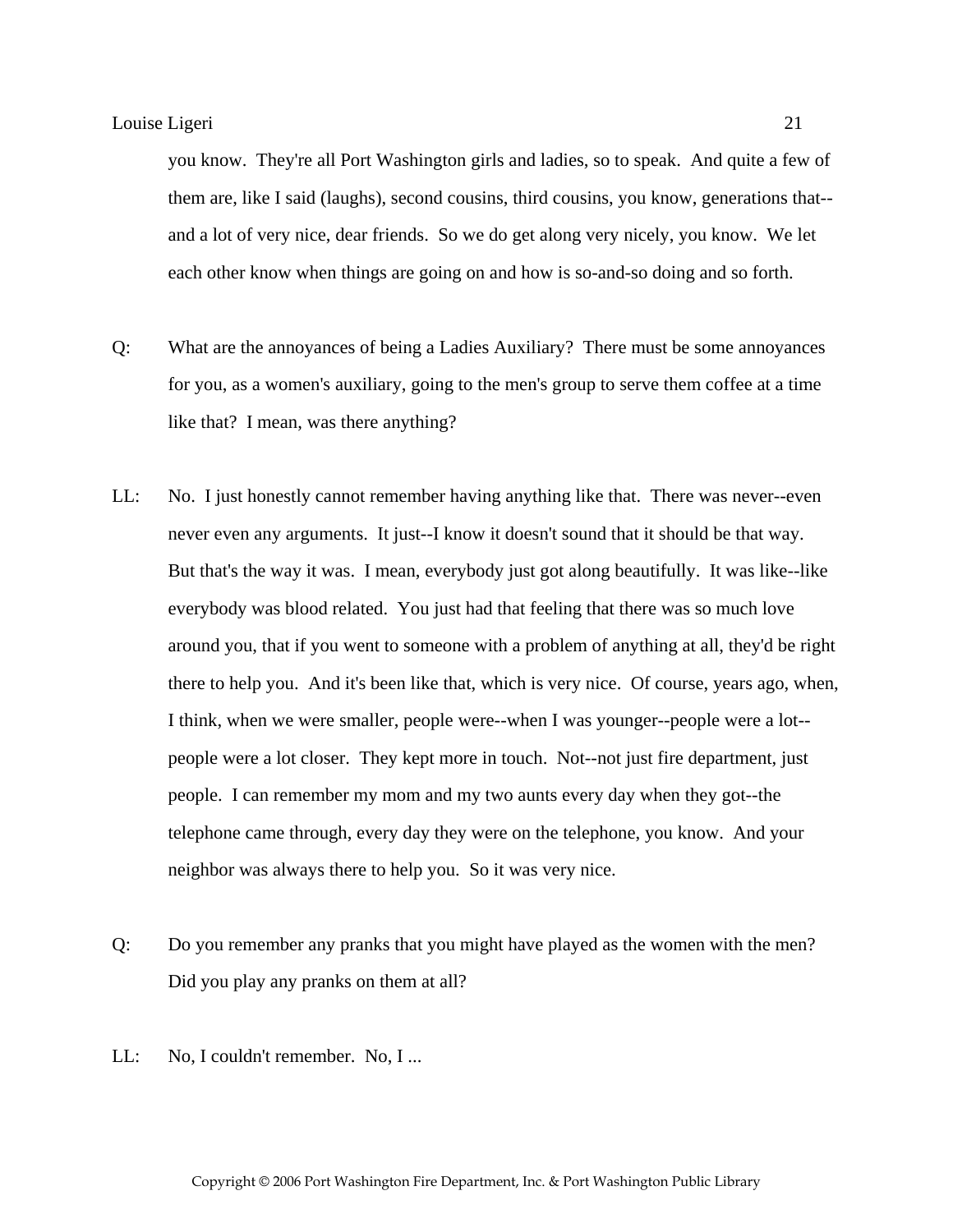#### Q: No humorous jokes or pranks?

- LL: No, I cannot think of anything. I wish I could, but I just can't think of anything. I'm sure we must have done things (laughs), playing jokes on each other, I'm sure. But I don't remember doing anything, or any of us.
- Q: What I really was asking you is did you feel any animosity at all toward women who became firefighters?
- LL: I--I didn't like the idea. Let's put it that way. I just feel that they shouldn't have been- can I use the word "infringed upon." I just feel that, you know, that shouldn't have been taken away from the men. They should have kept it as a male order thing. The firemen are firemen. But, of course, there are women out there that want to do those things. That's their prerogative. I was never for it. I--I'm really not for it. I would rather that it would just be the men. But it's not going to be, and we all know it. So ...
- Q: And how did your husband feel about it?
- LL: My husband knew nothing of this. This only happened very recently. I think, since women's lib came into, you know, meaning of some sort, I believe that that's what caused it.
- Q: I'm curious to know if you have any unforgettable characters in the Women's Auxiliary, and why are they eccentric or odd or funny or ...
- LL: I--I really can't think of any one in particular. I think we were all like that. We all had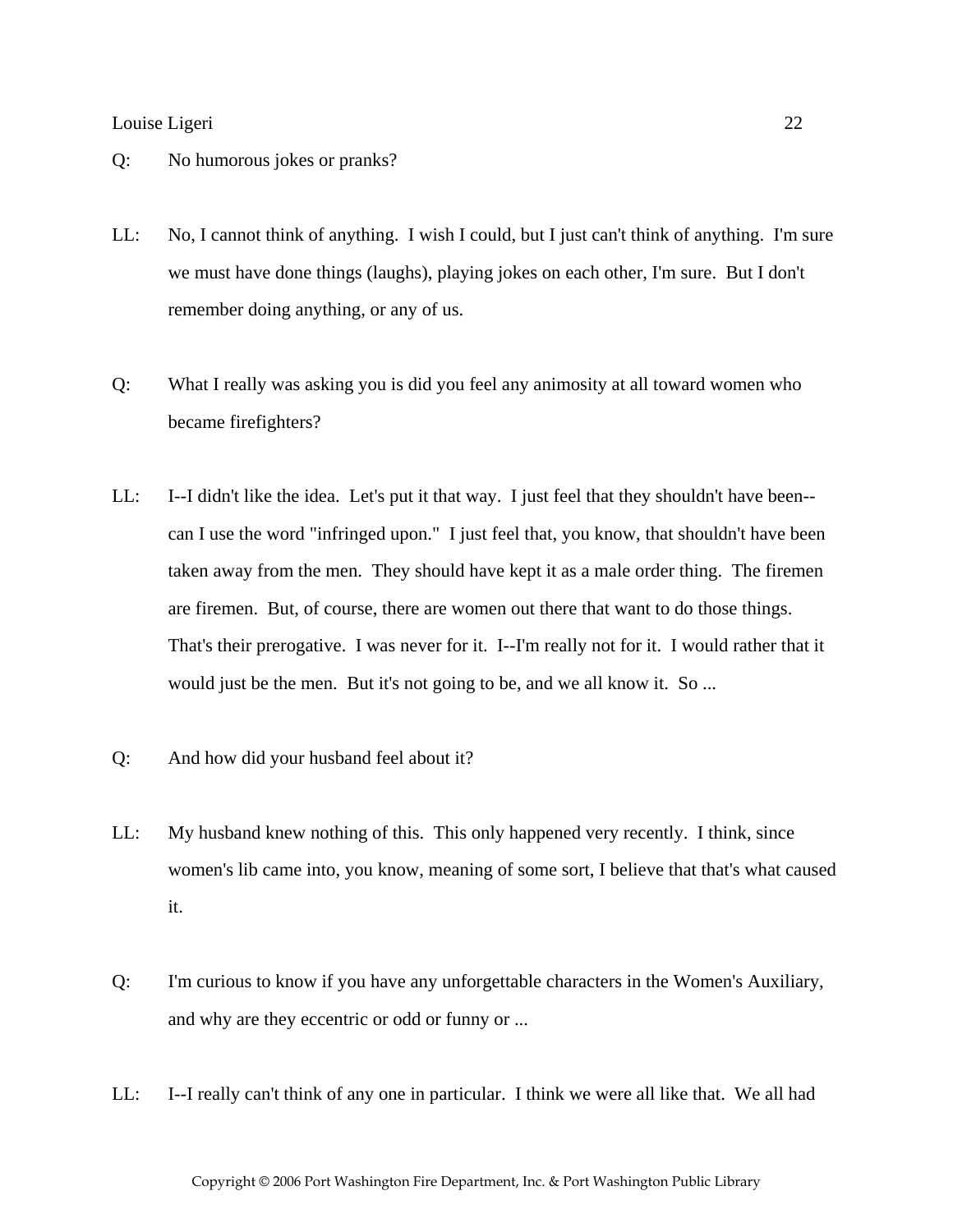our funny ways about us. We all have our odd ways about us and serious ways. But it was always in a joking form. Anything that went on, it always turned out to be really funny--something funny, you know.

- Q: But you can't remember an example of that?
- LL: I cannot remember any example. No, I'm sorry.
- Q: I want to ask you if you ever went to the firehouse during the day when the men were there, during your early years?
- LL: No, we never--I don't ever remember ever having gone to the firehouse, unless we were invited to do something, or if we were told like to come down, something had to be done, or we were invited down for something nice, you know, where everyone went there. Everyone--like I don't ever remember, so to speak, just going down there for any reason to walk through the firehouse, or anything like that. Even if we went down to go to a service, a funeral service or anything, women never really went and did anything unless their husbands were involved. And, as I say, if I were to go now, to be invited to do something, it would be because I was being remembered as a widow and not--knowing that my husband is not going to be able to be there to be with me, but they still invite the widows.
- Q: Now, what did the--did you know what the men did in the firehouse when they were there when there wasn't a fire? How did they pass the time?
- LL: Oh, they were always polishing, you know, like I said, my husband there and my brother-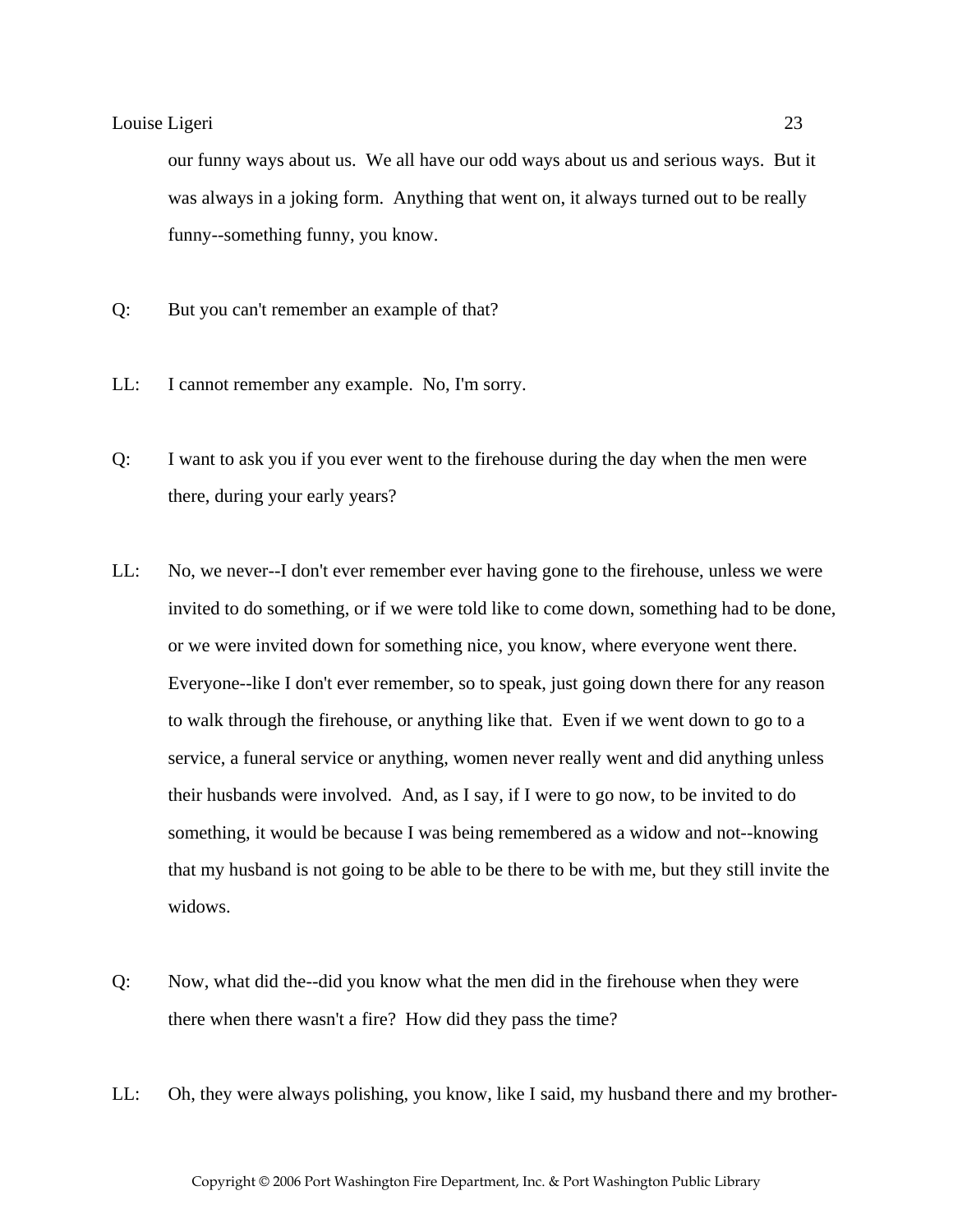in-law. And then, in the evenings, some of the men would go there and, in the firehouse and ...

- Q: What would they do in the evening?
- LL: Well, they took care of the trucks. They were forever--it was a lot of work taking care of the trucks, you know. And especially after a fire, everything--the hoses had to be- everything had to be washed and cleaned, and wound up again and put back in place again. And they were forever polishing. And the firehouse had to be taken care of, you know. If they had any foods, anything going on, they'd--somebody had to be there to clean up and so forth, you know.
- Q: Do you know what the perks were for being--what were the perks for being a fireman? What made people become firemen?
- LL: Oh, well, I guess just being--wanting to be there to help. Somebody had to do it, and, you know, you have to have firemen just like you have to have policemen and stuff like that. But firemen, I think, were very, very important, because if a fire goes on in someone's house, people can't always get out of the house without the firemen and their equipment. Their ladder, their hoses and all that, you know. I mean, I always felt it was very, very important ... [END OF SIDE A; BEGIN SIDE B] ...
- Q: ... B. I'd like to ask you what you think is the importance of this project we're doing in interviewing. How do you feel about this project that the Library and the Fire Department are doing?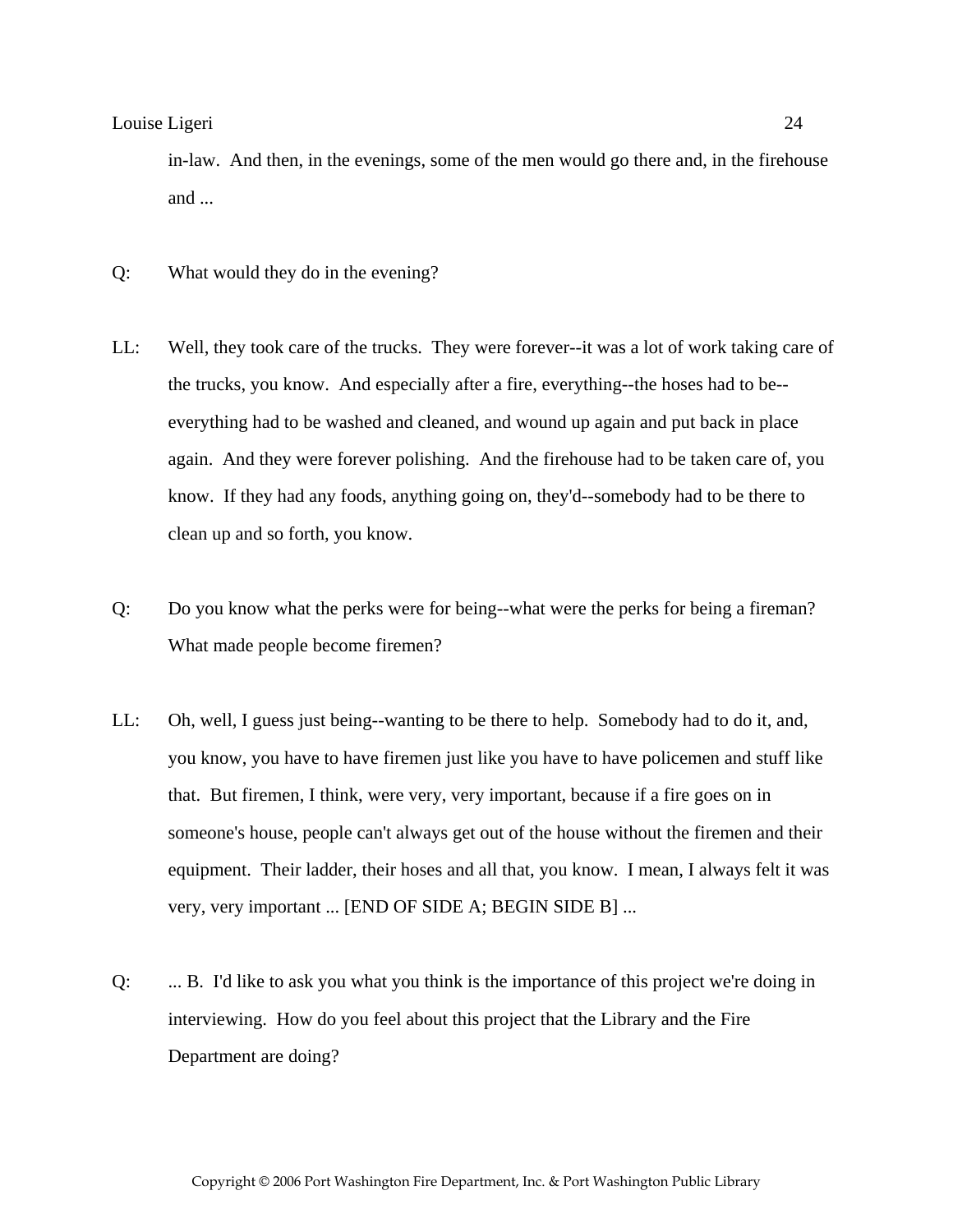- LL: Oh, well, first of all, I think it was very nice that people of the Library--and I don't know how it came about. I'm sure that you would have a part, but whoever, it was very nice to be asked, you know, for us to be like kind of remembered in this type of thing. And feel that they were happy to know that people like us were around and still are around, you know, the Fire Department will always continue. They will always be there to help people. They'll never shut down. Never, never.
- Q: I think it was Peter Zwerlein who has been in this ...
- LL: Oh, my "Petsie." I sat on the porch and waited for him to be born.
- Q: Tell me about it.
- LL: His dad and I, we were neighbors when I lived on Shore Road, when I was like--I guess I was about five when we moved there. And the Zwerleins lived right behind us. And Billy and I kind of grew up together, you know. And it was nice, and I know we liked each other, but we were too much like brother and sister, raised, you know, and beautiful family. And Pete--Peter has the two brothers. He had--Bobby, of course, is gone. And they, then when they were married, and we were married, we lived next-door to each other. And our children--my Betty and my Louie Jr. and Ruthie had Billy and Bobby, and Peter. And we lived right next-door to each other. So we picnicked together, we partied together. We did everything together. Lovely, lovely family.
- Q: So, was he instrumental, when he joined the fire company that your husband joined? Or how did that come about?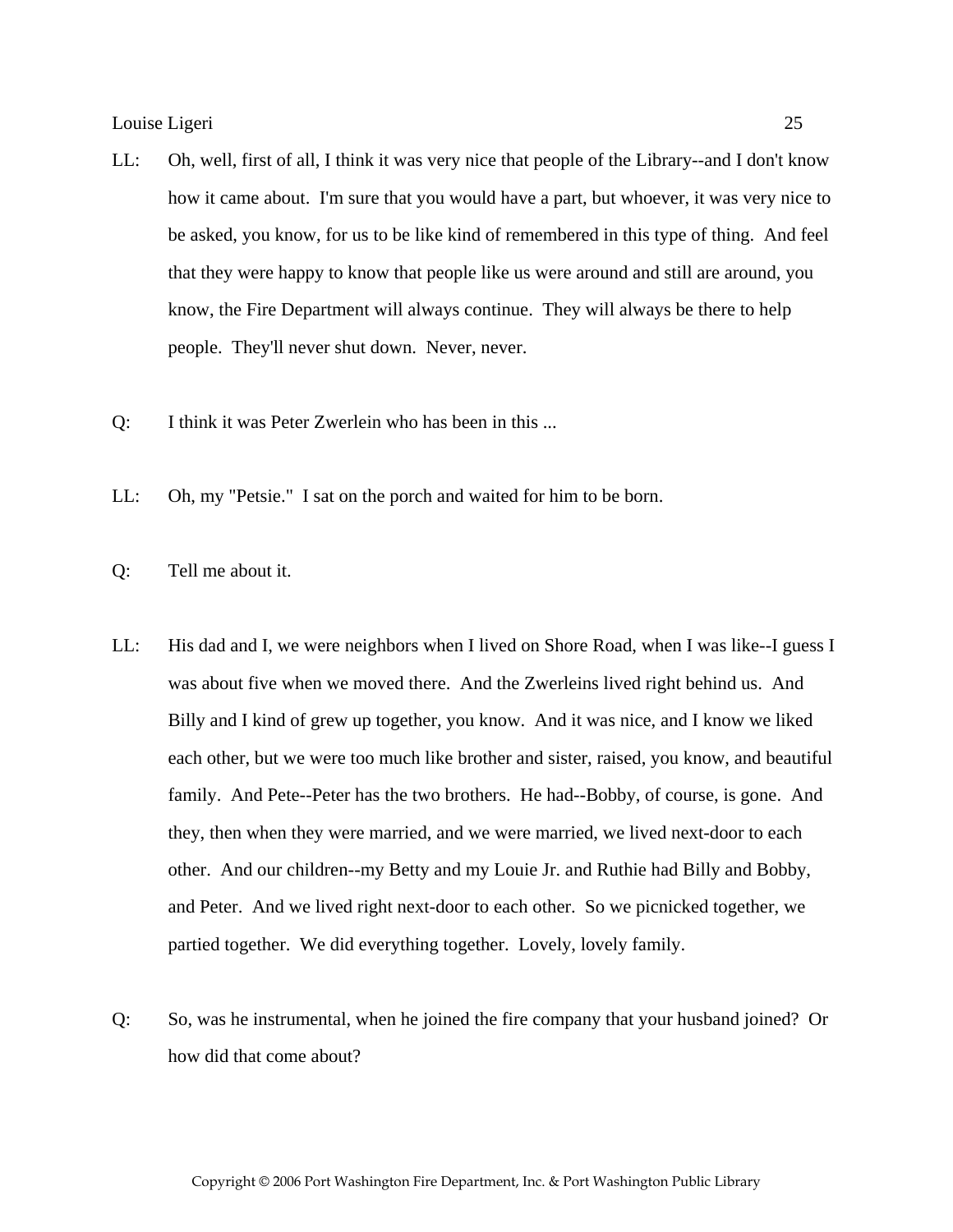- LL: Well, my husband--I'm sorry?
- Q: Well, later on, in later years, were you still ...
- LL: Oh, well, I don't remember how. I imagine Louie got in--my husband--I think my cousin, Curly Salerno--we call him Curly; he had that gorgeous head of hair--Jess Sr.--I think it was Curly and it was Flash Marra, he was--he was the Chief that installed us. My cousin Curly was going out in January. He was for two years--well, whatever he had. But he was the outgoing Chief, and Nick Marra was the incoming Chief. So he was the one that installed us that February.
- Q: And can you describe the installation that he did? What did he do at the installation, Nick Marra?
- LL: Oh, Nick Marra, I have--I wish I had the pictures. They took pictures of it. He installed each--well, they installed, you know, installed the members. It was nothing spectacular. It was at a meeting thing, and that was the extent of it.
- Q: And when ...
- LL: I mean, I would say not spectacular. What I meant was it wasn't advertised, you know, and all that. We made the papers and things like that, but as far as having a big bash, great big party--that type of thing--we didn't.
- Q: Getting back to Peter Zwerlein, what were some of the more exciting things you did as families, together?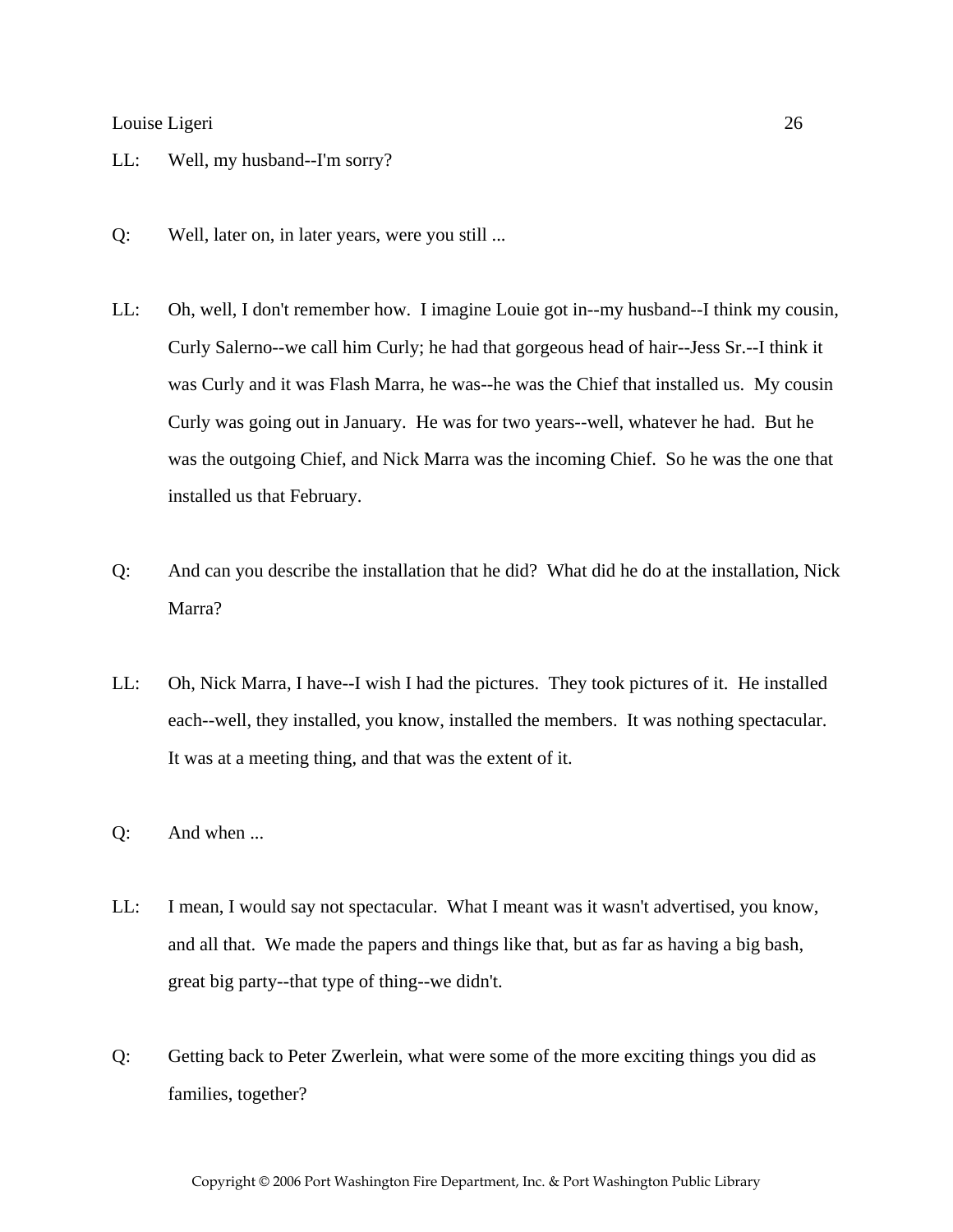- LL: Well, like I said, we lived next-door to each other. We ate together a lot. We swam across the street a lot on Shore Road. And sometime my husband would check my--take Ruth and her children and my children, and I'd say Aunt Nitta--my son-in-law's mom and with her two children, and he'd take us down to Sands Point and my two nieces, and we would pack a great bigt thing of, you know, of juices and take a couple of loaves of bread and a jar of jelly and jar of peanut butter and a bunch of cookies, and we'd go swim down on the beach in Sands Point. He'd drop us off there, take us all down on the truck, and then come and pick us all up. We had a wonderful, wonderful, even childhood and, you know ...
- Q: I'd like to get back to your early childhood. Can you describe some of the things that you did then that you can't do now because of the changes in Port?
- LL: Some of the things that I did then and ... ?
- Q: As this, you know, when you were young, as you're describing with Peter?
- LL: Oh, I really can't say, other than there have been a lot of changes.
- Q: Well, what do you see as the changes?
- LL: Well, first of all, changes on Shore Road where I lived some of the time. Not only just as a child; it was later on, after we were married--when I married Lou Ligeri--and then we lived there in the house also, next to Ruth and Bill. And, but everything just changed. There's no more beach across the street, you know. And there's all the condos, which,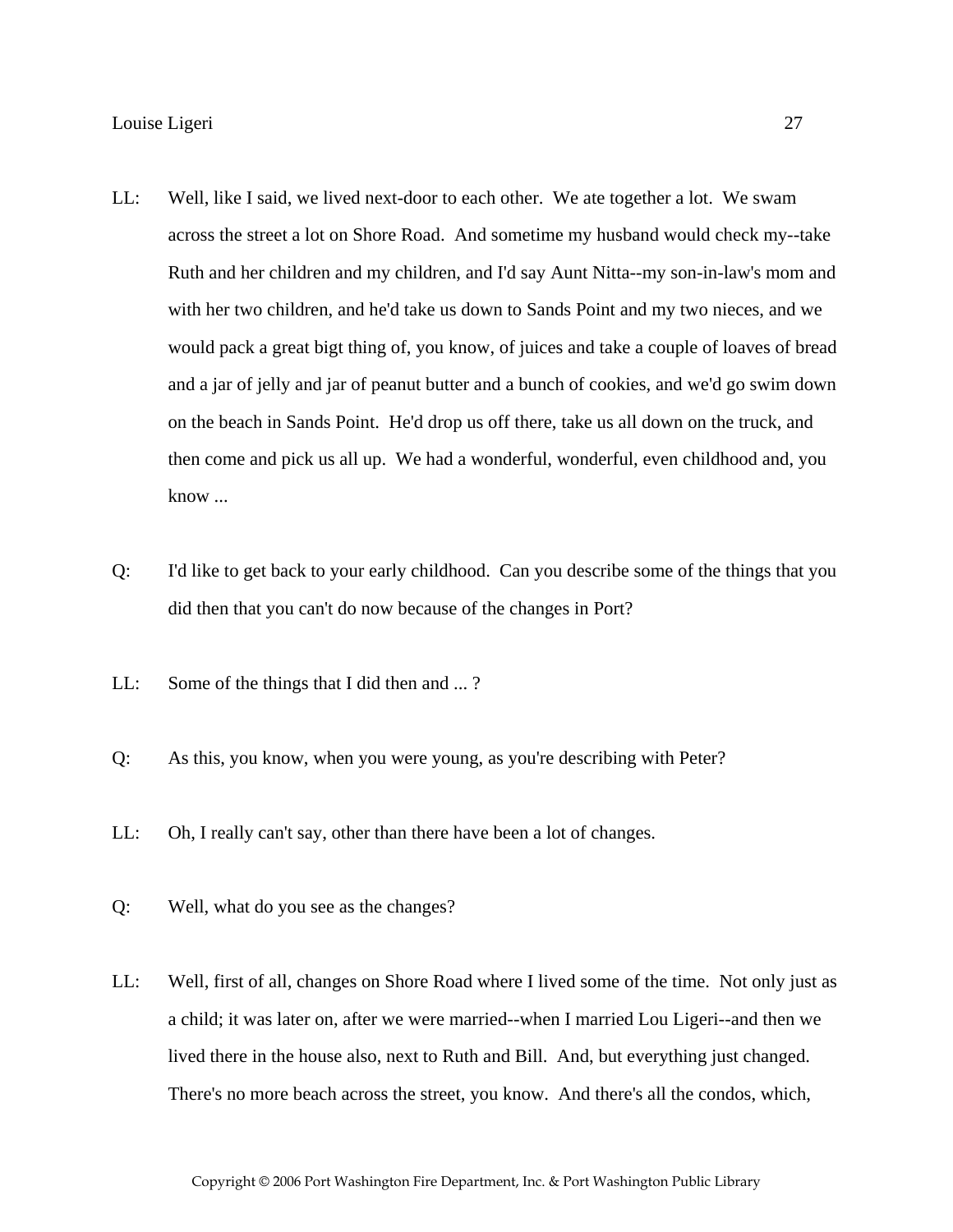you know, it's very nice to have all these things. I'm not criticizing. But I'm saying so many changes, that the trestle is gone, where we used to go up over the sand trestle.

Q: Where was the sand trestle?

LL: The sand trestle was where--well, I forgot; it has a new name now. It's on the corner of Mill Pond Road. It used to be Gildo's for many years. The sand--they used to bring the sand with the trucks.

Q: Sand mining?

LL: From down, you know, Sandy Hollow Road there in the back, in the sand bank. And they'd drive it down, and then it would go down in a--in a hopper. They dumped the sand down, and it went up over this great big bridge and went onto the scows. And that was across the street like from where I lived, right up high.

- Q: What was your address then?
- LL: My address then was 43 Shore Road. Then it was 45, which was Ligeris', and we were 47 and Ruth and Bill was 49 (laughs).
- Q: Yeah. Ruth and Bill ... ?
- LL: The Zwerleins. Yeah. And my sister, then, was on 43 Shore Road, which was originally where I went when I was small. My sister and her husband and her two daughters. My dad sold them the house, but, like, you know, for peanuts, so they could have it, you